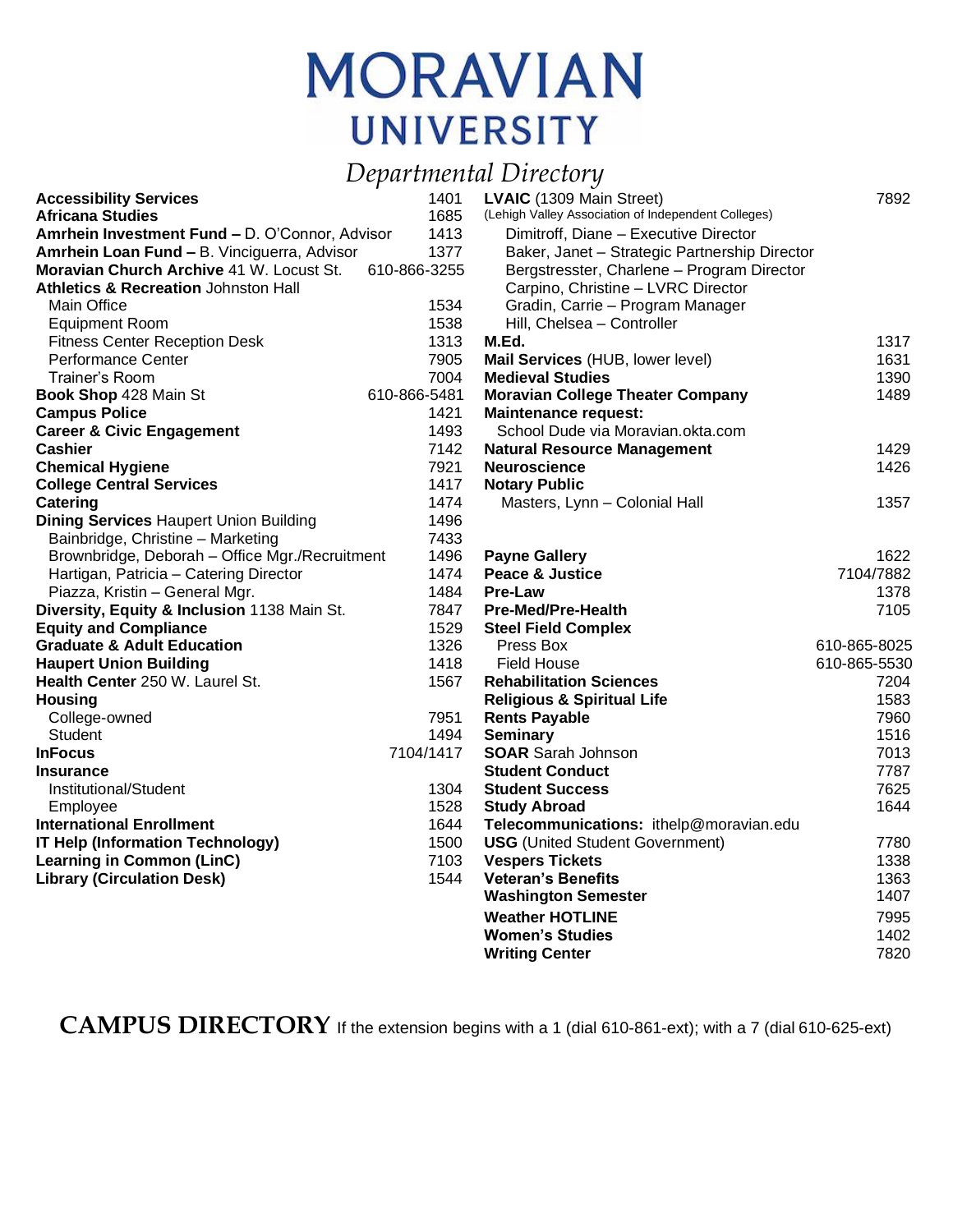## **MORAVIAN UNIVERSITY**

## *Departmental Directory*

| <b>Department</b>               | <b>First Name</b> | <b>Last Name</b> | <b>Job Title</b>                                                        | Phone              | <b>Building</b>      | Floor/Room    | E-Mail                  |
|---------------------------------|-------------------|------------------|-------------------------------------------------------------------------|--------------------|----------------------|---------------|-------------------------|
|                                 |                   |                  |                                                                         |                    |                      |               |                         |
| <b>Academic Programs</b>        | Sarah             | Corroda          | <b>Staff Asst</b>                                                       | (610) 625-7733     | <b>Hamilton Hall</b> | 100           | corrodas@moravian.edu   |
| Academic Programs               | Diane             | Husic            | Dean- School of Nat&Health<br>Sciences; Prof                            | (610) 625-7100     | <b>Hamilton Hall</b> | 202           | husicd@moravian.edu     |
| <b>Academic Programs</b>        | Daniel            | Jasper           | Dean of Arts, Humanities, & Social<br>Sciences                          | (610) 625-7882     | <b>Hamilton Hall</b> | 204           | jasperd@moravian.edu    |
| <b>Accessibility Services</b>   | Cassidy           | Garcia           | <b>Assistant Director of Accessibility</b><br>Services                  |                    |                      |               | garciac02@moravian.edu  |
| <b>Accessibility Services</b>   | Michelle          | Koch             | <b>Director of Accessibility Services</b>                               | $(610) 861 - 1401$ | Monocacy Hall        | 104           | kochm02@moravian.edu    |
| Admissions                      | Evelynne          | Blatt            | Director of Undergraduate<br><b>Admissions &amp; Operations</b>         | (610) 625-7854     | <b>Colonial Hall</b> | 222           | blatte@moravian.edu     |
| Admissions                      | Nicholas          | Blue             | <b>Assistant Director of Admissions</b>                                 | (610) 625-7115     | <b>Colonial Hall</b> | 2nd Floor/227 | bluen@moravian.edu      |
| Admissions                      | MaryBeth          | Carey            | Assistant Vice President of<br><b>Admissions and Financial Services</b> | $(610) 861 - 1645$ | <b>Colonial Hall</b> | 226           | careym@moravian.edu     |
| Admissions                      | Scott             | Dams             | VP for Enrollment and Marketing                                         | $(610) 861 - 1601$ | Benigna Hall         | 213           | damss@moravian.edu      |
| Admissions                      | Angelo            | Fattore          | Assistant Director of International<br>Enrollment                       | (610) 625-7742     | Benigna Hall         | 208           | fattorea@moravian.edu   |
| Admissions                      | Sarah             | Groves           | <b>Assistant Director of Admissions</b>                                 | $(610) 861 - 1649$ | <b>Colonial Hall</b> | 228           | grovess@moravian.edu    |
| Admissions                      | Matthew           | Guidon           | <b>Assistant Director of Admissions</b>                                 |                    |                      |               | guidonm@moravian.edu    |
| Admissions                      | Lauren            | Mann             | <b>Assistant Director of Admissions</b>                                 | (610) 861-1322     | <b>Colonial Hall</b> | 224           | mannl@moravian.edu      |
| Admissions                      | Erika             | Mondok           | <b>Executive Director of Transfer</b><br>Enrollment                     | $(610) 861 - 1325$ | Benigna Hall         | 104           | mondoke@moravian.edu    |
| Admissions                      | Alyson            | Remsing          | Senior Director of Recruitment                                          | (610) 861-1328     | <b>Colonial Hall</b> | 228           | remsinga@moravian.edu   |
| Admissions                      | Cami              | VanGorden        | <b>Enrollment Operations Specialist</b>                                 | (610) 861-1326     | Benigna Hall         |               | vangordenc@moravian.edu |
| Admissions                      | Valerie           | Verba            | <b>Enrollment Operations Specialist</b>                                 | $(610) 861 - 1323$ | <b>Colonial Hall</b> | 221           | verbav@moravian.edu     |
| Admissions                      | Timothy           | Wait             | <b>Assistant Director of Admissions</b>                                 | $(610) 861 - 1613$ | <b>Colonial Hall</b> | 2nd floor     | waitt@moravian.edu      |
| Admissions                      | Kristin           | Younes           | <b>Enrollment Office Manager</b>                                        |                    |                      |               | younesk@moravian.edu    |
| Art                             | Natessa           | Amin             | <b>Assistant Professor of Practice</b>                                  | $(610) 861 - 1675$ | South Hall           | 106           | aminn@moravian.edu      |
| Art                             | Angela            | Fraleigh         | Professor                                                               | $(610) 861 - 1652$ | South Hall           | 5             | fraleigha@moravian.edu  |
| Art                             | Glenda            | Learish          | Office Manager, Art department                                          | $(610) 861 - 1680$ | South Hall           | $\mathbf{1}$  | learishg@moravian.edu   |
| Art                             | David             | Leidich          | Director of Payne Gallery                                               | $(610) 861 - 1622$ | South Hall           | Payne Gallery | leidichd@moravian.edu   |
| Art                             | Susan             | Morelock         | Assistant Professor of Photography<br>and New Media                     | (610) 861-1623     | South Hall           | 6             | morelocks@moravian.edu  |
| Art                             | Camille           | Murphy           | <b>Associate Professor</b>                                              | $(610) 861 - 1678$ | South Hall           | 3             | murphyc@moravian.edu    |
| <b>Athletics and Recreation</b> | Kelly             | Anthony          | Director of Fitness Center and<br>Recreation                            |                    |                      |               | anthonyk@moravian.edu   |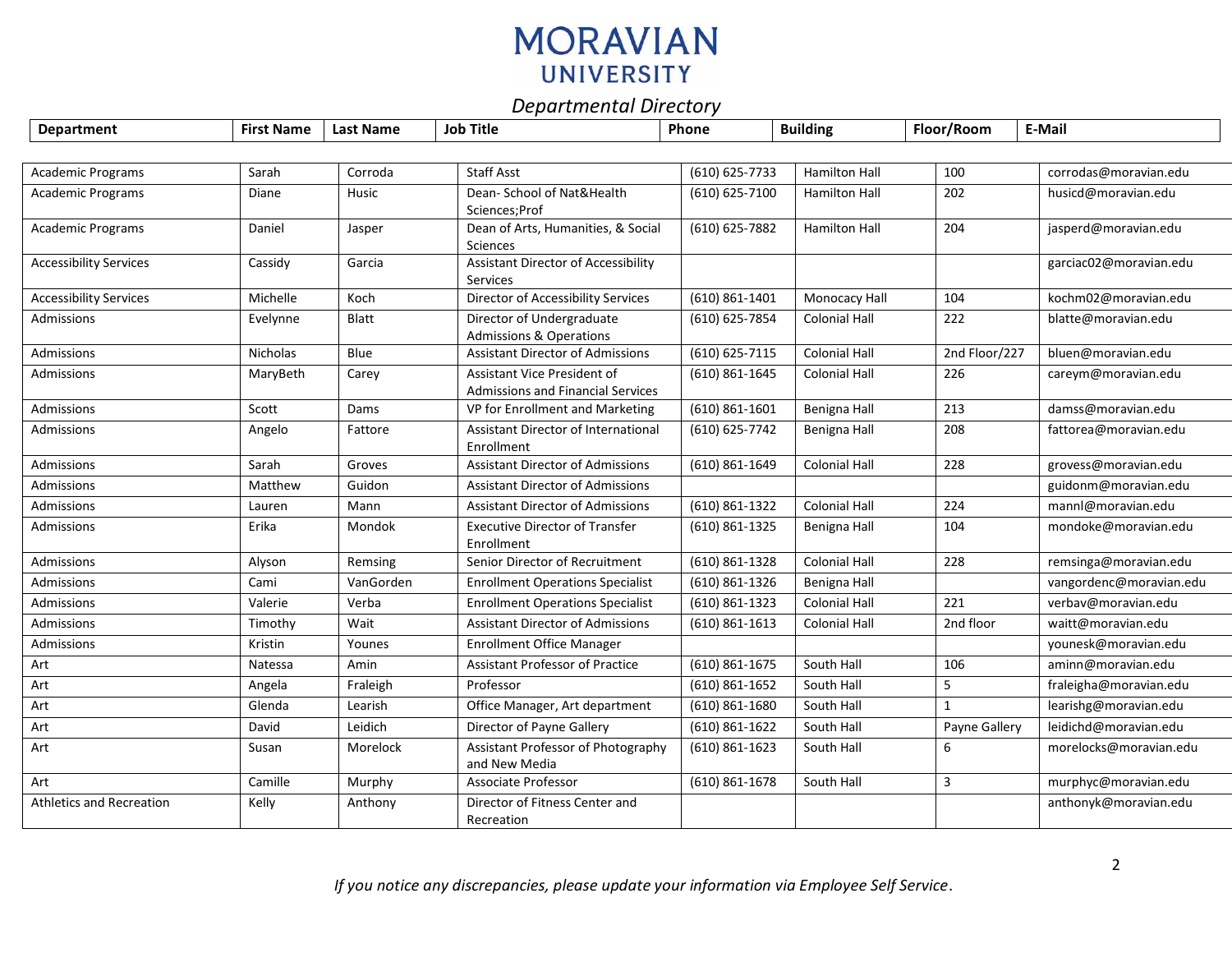| <b>Department</b>               | <b>First Name</b> | <b>Last Name</b> | <b>Job Title</b>                                              | Phone              | <b>Building</b>                | Floor/Room | E-Mail                  |
|---------------------------------|-------------------|------------------|---------------------------------------------------------------|--------------------|--------------------------------|------------|-------------------------|
|                                 |                   |                  |                                                               |                    |                                |            |                         |
| <b>Athletics and Recreation</b> | Joshua            | <b>Baltz</b>     | <b>Equipment Manager</b>                                      | (610) 861-1538     | Johnston Hall                  | 140        | baltzjo@moravian.edu    |
| <b>Athletics and Recreation</b> | Jesse             | Baumann          | Director of Track & Field/Cross<br>Country                    | $(610)$ 861-1578   | Johnston Hall                  | 146        | baumannj@moravian.edu   |
| <b>Athletics and Recreation</b> | John              | Byrne            | <b>Head Softball Coach</b>                                    | (610) 861-1321     | Johnston Hall                  | 117        | byrnej@moravian.edu     |
| <b>Athletics and Recreation</b> | David             | Carty            | Head Men's Lacrosse Coach                                     | (610) 625-7709     | Johnston Hall                  | 104        | cartyd@moravian.edu     |
| <b>Athletics and Recreation</b> | Sarah             | Dalrymple        | Head Coach Women's Field Hockey                               | $(610)$ 861-1404   | Johnston Hall                  | 113        | dalrymples@moravian.edu |
| <b>Athletics and Recreation</b> | Kevin             | Edwards          | Head Men's Golf Coach                                         | (610) 861-1535     | Johnston Hall                  | 107        | edwardsk@moravian.edu   |
| <b>Athletics and Recreation</b> | Paul              | Engelhardt       | <b>Head Baseball Coach</b>                                    | (610) 625-7502     | Johnston Hall                  | 114        | engelhardt@moravian.edu |
| <b>Athletics and Recreation</b> | Mark              | Fleming          | Director of Athletic Communication                            | $(610) 861 - 1472$ | Johnston Hall                  | 115        | flemingm@moravian.edu   |
| <b>Athletics and Recreation</b> | Mariana           | Freitas          | Director of Student-Athlete<br>Development/Director of Tennis |                    | Johnston Hall                  | 111        | freitasm@moravian.edu   |
| <b>Athletics and Recreation</b> | Margaret          | Heft             | <b>Athletic Trainer</b>                                       |                    |                                |            | heftm@moravian.edu      |
| <b>Athletics and Recreation</b> | Connor            | Holohan          | <b>Athletic Trainer</b>                                       |                    |                                |            | holohanc@moravian.edu   |
| <b>Athletics and Recreation</b> | Donovan           | Howard           | <b>Athletic Trainer</b>                                       |                    |                                |            | howardd02@moravian.edu  |
| <b>Athletics and Recreation</b> | Grace             | Kennedy          | <b>Athletic Trainer</b>                                       |                    |                                |            | kennedyg@moravian.edu   |
| <b>Athletics and Recreation</b> | Kelly             | Knight           | <b>Equestrian Coach</b>                                       |                    |                                |            | knightk@moravian.edu    |
| <b>Athletics and Recreation</b> | Thomas            | Long             | <b>Head Strength and Conditioning</b><br>Coach                | $(610) 861 - 1416$ | Johnston Hall                  | 145        | longt@moravian.edu      |
| <b>Athletics and Recreation</b> | Rebecca           | May              | <b>Assistant Athletic Director</b>                            | (610) 625-7791     | Johnston Hall                  | 109        | mayr@moravian.edu       |
| <b>Athletics and Recreation</b> | Brynn             | McNamara         | <b>Assistant Athletic Director</b>                            | $(610)$ 861-1531   | Johnston Hall                  | 107        | mcnamarab@moravian.edu  |
| <b>Athletics and Recreation</b> | Melissa           | Medina           | <b>Athletic Trainer</b>                                       |                    |                                |            |                         |
| <b>Athletics and Recreation</b> | Tomas             | Montanez         | <b>Athletic Trainer</b>                                       |                    |                                |            | montanezt@moravian.edu  |
| <b>Athletics and Recreation</b> | Marty             | Moyle            | Office Manager                                                | (610) 861-1534     | Johnston Hall                  | 101        | moylem@moravian.edu     |
| <b>Athletics and Recreation</b> | Caroline          | Pape             | Head Women's Lacrosse Coach                                   |                    |                                |            | papec@moravian.edu      |
| <b>Athletics and Recreation</b> | Jeffrey           | Pukszyn          | <b>Head Football Coach</b>                                    | $(610) 625 - 7956$ | Johnston Hall                  | 127        | pukszynj@moravian.edu   |
| <b>Athletics and Recreation</b> | LeRoy             | Smith            | Assistant Director of Athletic<br>Communications              | (610) 625-7705     | Johnston Hall                  |            | smithI09@moravian.edu   |
| <b>Athletics and Recreation</b> | Shannon           | Smith            | Head Cheerleading Coach                                       |                    | Johnston Hall                  |            | smiths2@moravian.edu    |
| <b>Athletics and Recreation</b> | Shelley           | Sorensen-Bauder  | <b>NCAAChamps</b><br>LifeSkillsAsstDir/Volleyball Coach       | (610) 625-7849     | Johnston Hall                  | 116        | bauders@moravian.edu    |
| <b>Athletics and Recreation</b> | Mary Beth         | Spirk            | Director of Athletics & Recreation                            | (610) 861-1424     | Johnston Hall                  | 160        | spirkm@moravian.edu     |
| <b>Athletics and Recreation</b> | Christopher       | Ward             | Rugby Club Coach                                              |                    |                                |            | wardc02@moravian.edu    |
| <b>Athletics and Recreation</b> | Robert            | Wilkinson        | Head Men's Soccer Coach                                       | (610) 625-7656     | Johnston Hall                  | 101        | wilkinsonr@moravian.edu |
| <b>Athletics and Recreation</b> | Mary Ellen        | Wydan            | Head Men's and Women's Swim<br>Coach                          | (610) 625-7713     | Johnston Hall                  | 105        | wydanm@moravian.edu     |
| <b>Athletics and Recreation</b> | Jeffrey           | Ykoruk           | Head Women's Soccer Coach                                     | (610) 625-7953     | Johnston Hall                  | 112        | ykorukj@moravian.edu    |
| <b>Biological Sciences</b>      | Andrea            | <b>Bortz</b>     | Lecturer in Biological Sciences                               | (610) 861-1434     | PPHAC                          | 219        | bortza@moravian.edu     |
| <b>Biological Sciences</b>      | Cecilia           | Fox              | Professor                                                     | (610) 861-1426     | PPHAC                          | 220        | foxc@moravian.edu       |
| <b>Biological Sciences</b>      | Mark              | Hahn             | Laboratory Preparation Coordinator                            | $(610)$ 861-1674   | <b>Collier Hall of Science</b> | 314        | hahnm@moravian.edu      |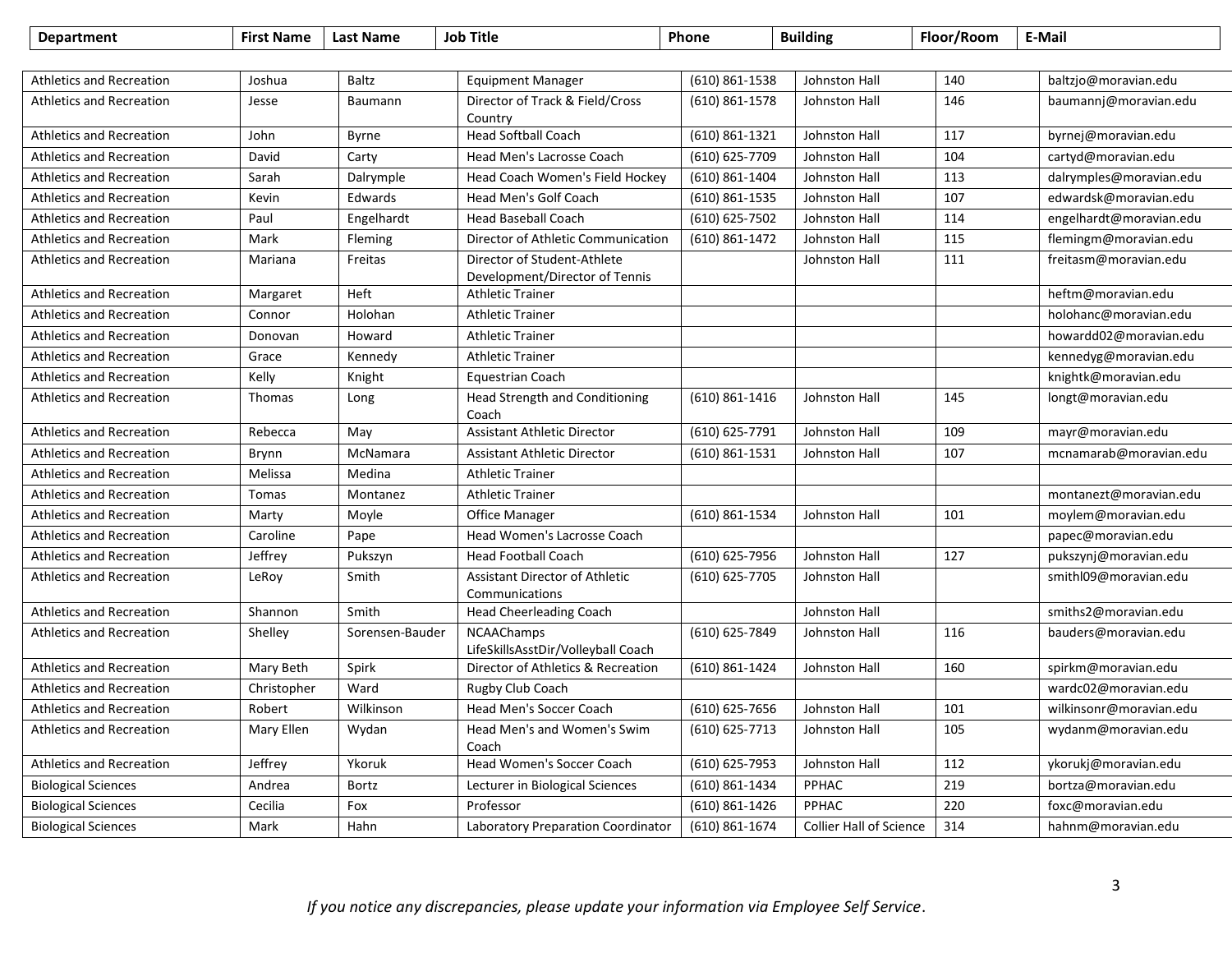| <b>Department</b>                       | <b>First Name</b> | <b>Last Name</b> | <b>Job Title</b>                                                                    | Phone              | <b>Building</b>                | Floor/Room | E-Mail                     |
|-----------------------------------------|-------------------|------------------|-------------------------------------------------------------------------------------|--------------------|--------------------------------|------------|----------------------------|
|                                         |                   |                  |                                                                                     |                    |                                |            |                            |
| <b>Biological Sciences</b>              | Christopher       | Jones            | Professor                                                                           | $(610) 861 - 1614$ | <b>Collier Hall of Science</b> | 319        | jonesc@moravian.edu        |
| <b>Biological Sciences</b>              | Joshua            | Lord             | <b>Assistant Professor</b>                                                          | (610) 861-1414     | PPHAC                          | 218        | lordj02@moravian.edu       |
| <b>Biological Sciences</b>              | Sara              | McClelland       | Instructor                                                                          | $(610) 861 - 1427$ | <b>Collier Hall of Science</b> | 312        | mcclellands@moravian.edu   |
| <b>Biological Sciences</b>              | Kara              | Mosovsky         | <b>Assistant Professor</b>                                                          | (610) 861-1428     | <b>Collier Hall of Science</b> | 311        | mosovskyk@moravian.edu     |
| <b>Biological Sciences</b>              | Daniel            | Proud            | Assistant Professor of Biological<br>Sciences                                       | (610) 625-7114     | <b>Collier Hall of Science</b> | 323        | proudd@moravian.edu        |
| <b>Biological Sciences</b>              | Anastasiya        | Thevenin         | <b>Assistant Professor</b>                                                          | $(610) 861 - 1607$ | <b>Collier Hall of Science</b> | 316        | thevenina@moravian.edu     |
| <b>Biological Sciences</b>              | June              | Thompson         | Part-time Administrative Support<br>Assistant for the Hall of Sciences              | (610) 861-1425     | <b>Collier Hall of Science</b> | 201        | thompsonj03@moravian.edu   |
| <b>Biological Sciences</b>              | Natasha           | Woods            | <b>Assistant Professor</b>                                                          | (610) 625-7603     | <b>Collier Hall of Science</b> | 318        | woodsn02@moravian.edu      |
| <b>Book Shop</b>                        | Christopher       | Clark            | <b>Textbook Manager</b>                                                             |                    |                                |            | clarkc02@moravian.edu      |
| <b>Book Shop</b>                        | Carol             | King             | Subcontractor                                                                       | (610) 866-5481     |                                |            | kingc042@moravian.edu      |
| <b>Book Shop</b>                        | Jessica           | Weida            | Subcontractor                                                                       | $(610) 866 - 5481$ |                                |            | weidaj@moravian.edu        |
| <b>Business Office</b>                  | Kerri             | Finkle           | Payroll Coordinator                                                                 | (610) 861-1549     | <b>Colonial Hall</b>           | 3rd floor  | finklek@moravian.edu       |
| <b>Business Office</b>                  | Erica             | Konczyk          | Payroll Administrator                                                               | $(610)$ 861-1358   | <b>Colonial Hall</b>           | 3rd Fl     | konczyke@moravian.edu      |
| <b>Business Office</b>                  | Rachael           | Lyall            | Director of Business & Financial<br>Operations                                      | (610) 861-1304     | <b>Colonial Hall</b>           | 303        | lyallr@moravian.edu        |
| <b>Business Office</b>                  | Amy               | Mallow           | <b>Accounting Manager - Accounts</b><br>Payable & Purchasing                        | (610) 861-1388     | <b>Colonial Hall</b>           | 304        | mallowa@moravian.edu       |
| <b>Business Office</b>                  | Lynn              | <b>Masters</b>   | Accts. Payable Clerk                                                                | $(610) 861 - 1357$ | <b>Colonial Hall</b>           | 3rd Fl     | mastersl@moravian.edu      |
| <b>Business Office</b>                  | Gail              | Shively          | Associate Director of Financial<br>Operations                                       | (610) 861-1344     | <b>Colonial Hall</b>           | 306        | shivelyg@moravian.edu      |
| <b>Business Office</b>                  | Debra             | Williamson       | <b>Staff Accountant</b>                                                             | $(610)$ 861-1356   | <b>Colonial Hall</b>           | 305        | williamsond@moravian.edu   |
| Campus Police                           | Thomas            | Appleman         | Lieutenant                                                                          | (610) 861-1421     | 119 W Greenwich St             |            | applemant@moravian.edu     |
| <b>Campus Police</b>                    | Vearl             | Dillard          | Chief of Police                                                                     |                    | <b>Colonial Hall</b>           |            | dillardv@moravian.edu      |
| <b>Campus Police</b>                    | Paul              | Keen             | Sergeant                                                                            | (610) 861-1421     | 119 W Greenwich St             |            | keenp@moravian.edu         |
| Campus Police                           | Callee            | McCann           | Office Manager                                                                      |                    | 119 W Greenwich St             |            | mccannc@moravian.edu       |
| Campus Police                           | Robert            | Obey             | <b>Campus Security Officer</b>                                                      |                    |                                |            | obeyr@moravian.edu         |
| Campus Police                           | Michael           | Schmittinger     | Police Sergeant                                                                     | (610) 861-1421     | 119 W Greenwich St             |            | schmittingerm@moravian.edu |
| Center for Career & Civic<br>Engagement | Kathleen          | Barr             | Director of Career Development                                                      | (610) 625-7510     | <b>HUB</b>                     | Main Floor | barrk02@moravian.edu       |
| Center for Career & Civic<br>Engagement | Michele           | Beaty            | Administrative Support Assistant for<br>the Center for Career & Civic<br>Engagement | (610) 861-1498     | <b>HUB</b>                     |            | beatym@moravian.edu        |
| Center for Career & Civic<br>Engagement | Christina         | Crawford         | <b>Assistant Director of Career</b><br>Development                                  | $(610)$ 861-1664   | <b>HUB</b>                     | Main Fl    | crawfordc02@moravian.edu   |
| Center for Career & Civic<br>Engagement | Nancy             | Ettwein          | <b>Community School Coordinator</b>                                                 |                    |                                |            | ettweinn@moravian.edu      |
| Center for Career & Civic<br>Engagement | Patricia          | Hanna            | Assistant Director of Career<br>Development                                         | (610) 625-7874     | <b>HUB</b>                     | Main Floor | hannap@moravian.edu        |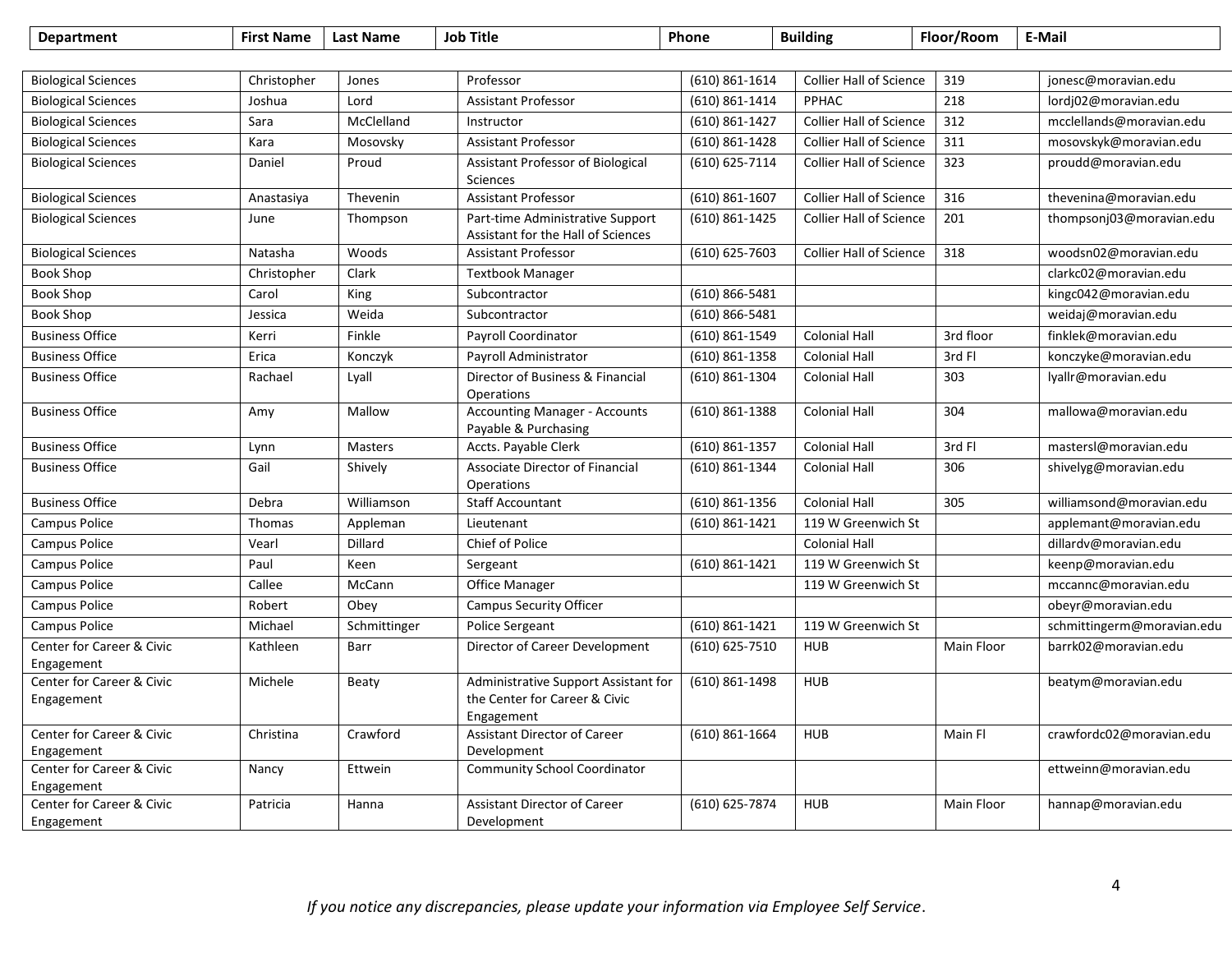| <b>Department</b>                       | <b>First Name</b> | <b>Last Name</b>     | <b>Job Title</b>                                        | <b>Phone</b>       | <b>Building</b>                | Floor/Room                   | E-Mail                     |
|-----------------------------------------|-------------------|----------------------|---------------------------------------------------------|--------------------|--------------------------------|------------------------------|----------------------------|
|                                         |                   |                      |                                                         |                    |                                |                              |                            |
| Center for Career & Civic               | Amanda            | Madea                | <b>Community School Coordinator</b>                     |                    |                                |                              | madeaa02@moravian.edu      |
| Engagement                              |                   |                      |                                                         |                    |                                |                              |                            |
| Center for Career & Civic               | Kristina          | Rieger               | Career Development Strategist                           | 610-861-1518       | <b>HUB</b>                     | 120B-04                      | riegerk@moravian.edu       |
| Engagement                              |                   |                      |                                                         |                    |                                |                              |                            |
| Center for Career & Civic<br>Engagement | Baru              | Roberson-<br>Hornsby | <b>Career Development Strategist</b>                    | (610) 625-7514     | <b>HUB</b>                     | Center for<br>Career & Civic | robersonb@moravian.edu     |
|                                         |                   |                      |                                                         |                    |                                | Engagement                   |                            |
| <b>Center for Career &amp; Civic</b>    | Vivianna          | Samite Estevez       | <b>Assistant Director of Student</b>                    | (610) 861-1493     | <b>HUB</b>                     | Main Floor                   | samitev@moravian.edu       |
| Engagement                              |                   |                      | Engagement                                              |                    |                                |                              |                            |
| Center for Career & Civic               | Amy               | Saul                 | <b>Assistant Vice President for Student</b>             | $(610)$ 861-1508   | <b>HUB</b>                     | Main Floor                   | saula@moravian.edu         |
| Engagement                              |                   |                      | Life & Dean for Career & Civic                          |                    |                                |                              |                            |
|                                         |                   |                      | Engagement                                              |                    |                                |                              |                            |
| Center for Career & Civic<br>Engagement | Kristina          | Scesa                | <b>Assistant Director of Civic</b><br>Engagement        | (610) 625-7503     | <b>HUB</b>                     |                              | scesak@moravian.edu        |
| Center for Career & Civic               | Gillian           | Sharkey              | Director of Civic Engagement                            | (610) 861-1507     | <b>HUB</b>                     | Main Floor                   | sharkeyg@moravian.edu      |
| Engagement                              |                   |                      |                                                         |                    |                                |                              |                            |
| Chemistry                               | Shari             | Dunham               | <b>Associate Professor</b>                              | (610) 625-7105     | <b>Collier Hall of Science</b> | 213                          | dunhams@moravian.edu       |
| Chemistry                               | Stephen           | Dunham               | <b>Associate Professor</b>                              | (610) 625-7103     | <b>Collier Hall of Science</b> | 209                          | dunhams2@moravian.edu      |
| Chemistry                               | Godfred           | Fianu                | Chemistry Lab Coordinator and<br>Instructor             | (610) 861-1379     | <b>Collier Hall of Science</b> | 212                          | fianug@moravian.edu        |
| Chemistry                               | Alison            | Holliday             | <b>Associate Professor</b>                              | $(610) 861 - 1433$ | <b>Collier Hall of Science</b> | 220                          | hollidaya@moravian.edu     |
| Chemistry                               | O Carlysle        | Salter               | Professor                                               | (610) 625-7920     | <b>Collier Hall of Science</b> | 221                          | salterc@moravian.edu       |
| <b>College Central Services</b>         | Donna             | Moyer                | Administrative Support Assistant -<br>CCS               | $(610) 861 - 1417$ | <b>Comenius Hall</b>           | 206                          | moyerd@moravian.edu        |
| Conference & Event Management           | Suzanne           | Moyer                | Director of Event Management                            | $(610) 861 - 1491$ | <b>HUB</b>                     | Main Floor                   | moyers@moravian.edu        |
| <b>Counseling Center</b>                | Allison           | Blechschmidt         | Director of the Counseling Center                       | (610) 625-7912     | 1307 Main St                   |                              | blechschmidta@moravian.edu |
| <b>Counseling Center</b>                | Maribel           | Diaz                 | <b>Multicultural Counseling Specialist</b>              |                    |                                |                              | diazm03@moravian.edu       |
| <b>Counseling Center</b>                | Joshua            | McSparin             | <b>Staff Counselor</b>                                  | (610) 625-7748     | 1307 Main St                   |                              | mcsparinj@moravian.edu     |
| Counseling Center                       | Melissa           | Miller               | Administrative Support Assistant                        | $(610)$ 861-1510   | 1307 Main St                   | 1st Fl                       | millerm@moravian.edu       |
| <b>Counseling Center</b>                | Kelly             | Waechter             | <b>Assistant Director of Counseling</b>                 | (610) 861-1510     | 1307 Main St                   |                              | waechterk@moravian.edu     |
| <b>Counseling Center</b>                | Rosemarie         | Williams             | <b>Assistant Director of Counseling</b>                 | (610) 861-1495     | 1307 Main St                   |                              | williamsr2@moravian.edu    |
| Development                             | Anisa             | Albertson            | Director of Research & Relationship<br>Management       | $(610) 861 - 1369$ | <b>Colonial Hall</b>           | 324                          | albertsona@moravian.edu    |
| Development                             | Jill              | Anderson             | Vice President for Development and<br>Alumni Engagement | (610) 625-7910     | <b>Colonial Hall</b>           | 3rd floor                    | andersonj@moravian.edu     |
| Development                             | Aubrey            | Baranowski           | Development Office Manager                              |                    |                                |                              | baranowskia@moravian.edu   |
| Development                             | Lisa              | Brand                | Assistant Vice President of<br>Operations               | $(610) 861 - 1338$ | <b>Colonial Hall</b>           | 334                          | brandl@moravian.edu        |
| Development                             | Robert            | <b>Breckinridge</b>  | Assistant Vice President of<br>Development              | $(610) 861 - 1478$ | <b>Colonial Hall</b>           | 321                          | breckinridger@moravian.edu |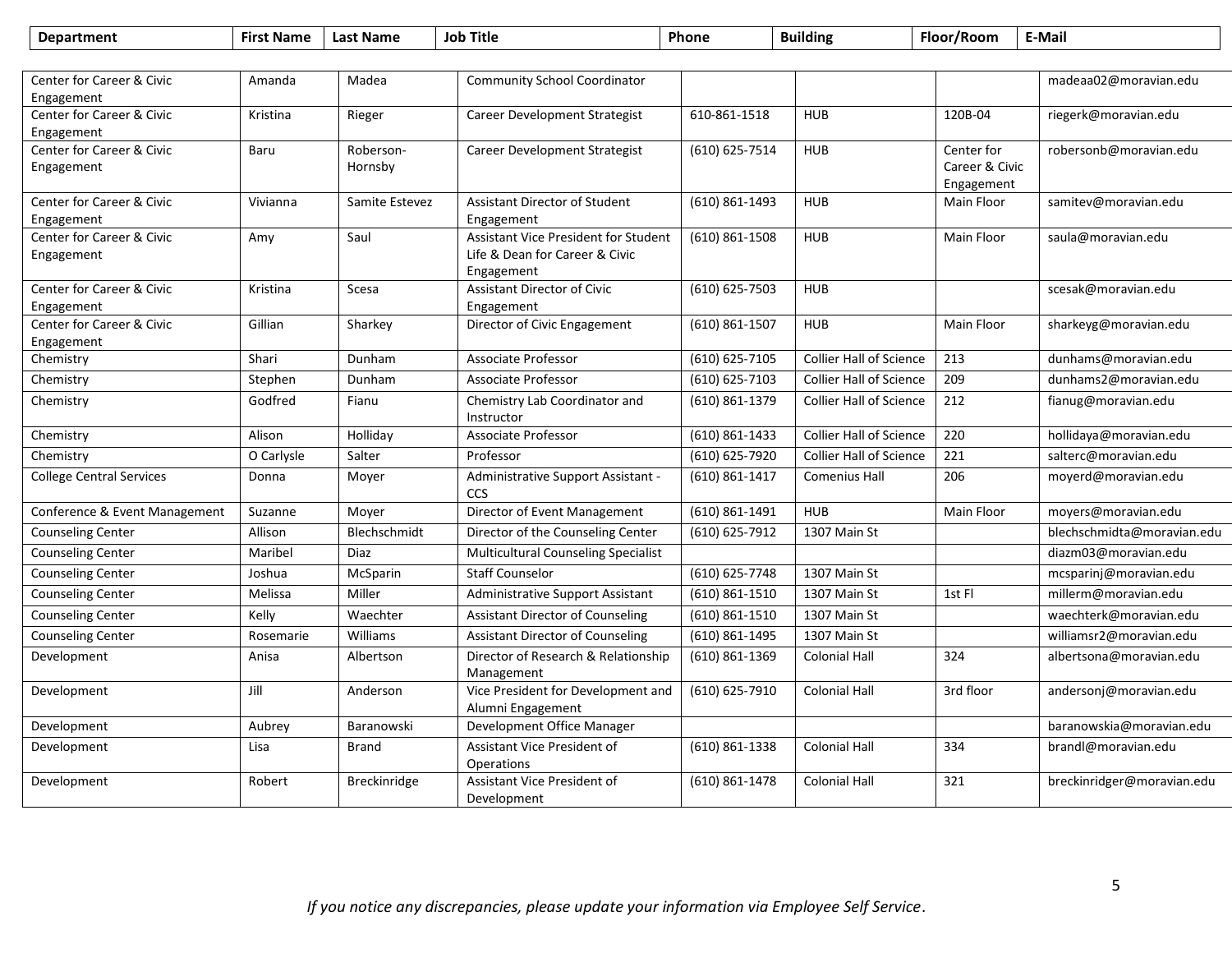| <b>Department</b>               | <b>First Name</b> | <b>Last Name</b> | <b>Job Title</b>                                                                               | Phone              | <b>Building</b>      | Floor/Room             | E-Mail                    |
|---------------------------------|-------------------|------------------|------------------------------------------------------------------------------------------------|--------------------|----------------------|------------------------|---------------------------|
|                                 |                   |                  |                                                                                                |                    |                      |                        |                           |
| Development                     | Heather           | Christein        | Dir. Donor Engagement &<br>Stewardship                                                         | (610) 861-1371     | <b>Colonial Hall</b> | 332                    | christeinh@moravian.edu   |
| Development                     | Ashley            | Csaszar          | Associate Director of Development<br>Communications                                            |                    |                      |                        | csaszara@moravian.edu     |
| Development                     | Justin            | DeRenzis         | Assistant Director of Alumni &<br><b>Family Engagement</b>                                     | (610) 861-1584     | Alumni House         | 4                      | derenzisj@moravian.edu    |
| Development                     | Jenelle           | Holden           | Leadership Annual Gift Officer                                                                 |                    |                      |                        | holdenj02@moravian.edu    |
| Development                     | Julie             | Kulp             | Dir. of Annual & Affinity Giving                                                               | (610) 625-7942     | <b>Colonial Hall</b> | 336                    | kulpj@moravian.edu        |
| Development                     | Amanda            | Maenza           | Executive Director of Alumni &<br><b>Family Engagement</b>                                     | (610) 861-1342     | Alumni House         | Floor 2/Room<br>3      | maenzaa@moravian.edu      |
| Development                     | Matthew           | <b>Nesto</b>     | Assistant Director of Student &<br>Young Alumni Engagement                                     | (610) 861-1339     | Alumni House         | $\overline{2}$         | nestom@moravian.edu       |
| Development                     | Jaron             | Raspe            | Data & Gift Entry Specialist                                                                   |                    |                      |                        | raspej@moravian.edu       |
| Development                     | Sherry            | Rodriguez        | Assistant Director of Annual &<br><b>Affinity Giving</b>                                       | 610-625-7969       | <b>Colonial Hall</b> | 3rd Floor<br>Reception | rodriguezs02@moravian.edu |
| Development                     | Michele           | Ryan             | Assistant Director of Stewardship &<br>Operations                                              | (610) 625-7909     | <b>Colonial Hall</b> | 331                    | ryanm06@moravian.edu      |
| Development                     | Lucas             | Smith            | Director of Development                                                                        | (610) 861-1337     | <b>Colonial Hall</b> | 332                    | smithl3@moravian.edu      |
| Development                     | Dylan             | Star             | Administrative Support Assistant                                                               |                    |                      |                        | stard@moravian.edu        |
| Development                     | Jessica           | Weaver           | Leadership Gift Officer, Family<br>Philanthropy                                                | (610) 625-7945     | <b>Colonial Hall</b> | Floor 3                | weaverj02@moravian.edu    |
| Development                     | Marissa           | Zondag           | Leadership Gift Officer/ Director of<br>MU Leadership Council                                  | (610) 625-7906     | <b>Colonial Hall</b> | 340                    | zondagm@moravian.edu      |
| Diversity, Equity & Inclusion   | Alvert            | Hernandez        | Director of First-Generation Student<br>Initiatives                                            |                    |                      |                        | hernandeza03@moravian.edu |
| Diversity, Equity & Inclusion   | Gene              | Hunt             | VP & Dean for Equity and Inclusion,<br>Chief Diversity Officer                                 | $(610) 861 - 1503$ | 1138 Main St         | 2nd Floor              | huntc@moravian.edu        |
| Diversity, Equity & Inclusion   | Gavin             | Kemery           | <b>DEI Office Manager</b>                                                                      | (610) 625-7847     | 1138 Main St         | <b>First Floor</b>     | kemeryg@moravian.edu      |
| <b>Economics &amp; Business</b> | Sonia             | Aziz             | Associate Professor                                                                            | (610) 625-7702     | PPHAC                | 221                    | azizs@moravian.edu        |
| <b>Economics &amp; Business</b> | Susan             | Cyliax           | <b>Assistant Professor of Practice</b>                                                         | (610) 625-7817     | <b>Comenius Hall</b> | 205                    | cyliaxs@moravian.edu      |
| <b>Economics &amp; Business</b> | Christopher       | D'Imperio        | Manager for Support & Graduate<br><b>Business Advising</b>                                     | $(610)$ 861-1380   | Comenius Hall        | 2nd floor              | dimperioc@moravian.edu    |
| <b>Economics &amp; Business</b> | Katie             | Desiderio        | Assistant Vice President, Corporate-<br>Educational Partnerships; Assoc.<br>Prof. of Economics | $(610) 861 - 1376$ | <b>Comenius Hall</b> | 202                    | desideriok@moravian.edu   |
| <b>Economics &amp; Business</b> | <b>Thomas</b>     | Egan             | Instructor                                                                                     | (610) 625-7507     | PPHAC                | 215                    | egant@moravian.edu        |
| <b>Economics &amp; Business</b> | Mahmoud           | Elhussini        | <b>Assistant Professor of Practice</b>                                                         | (610) 625-7101     | <b>Comenius Hall</b> | 209                    | elhussinim@moravian.edu   |
| <b>Economics &amp; Business</b> | Gary              | Kaskowitz        | Professor                                                                                      | $(610)$ 861-1406   | PPHAC                | 217                    | kaskowitzg@moravian.edu   |
| <b>Economics &amp; Business</b> | Lizabeth          | Kleintop         | Director of Assessment and<br>Accreditation                                                    | (610) 625-7704     | <b>Comenius Hall</b> | 207                    | kleintopl@moravian.edu    |
| <b>Economics &amp; Business</b> | Mark              | Koscinski        | <b>Assistant Professor of Practice</b>                                                         | $(610) 861 - 1432$ | PPHAC                | 222                    | koscinskim@moravian.edu   |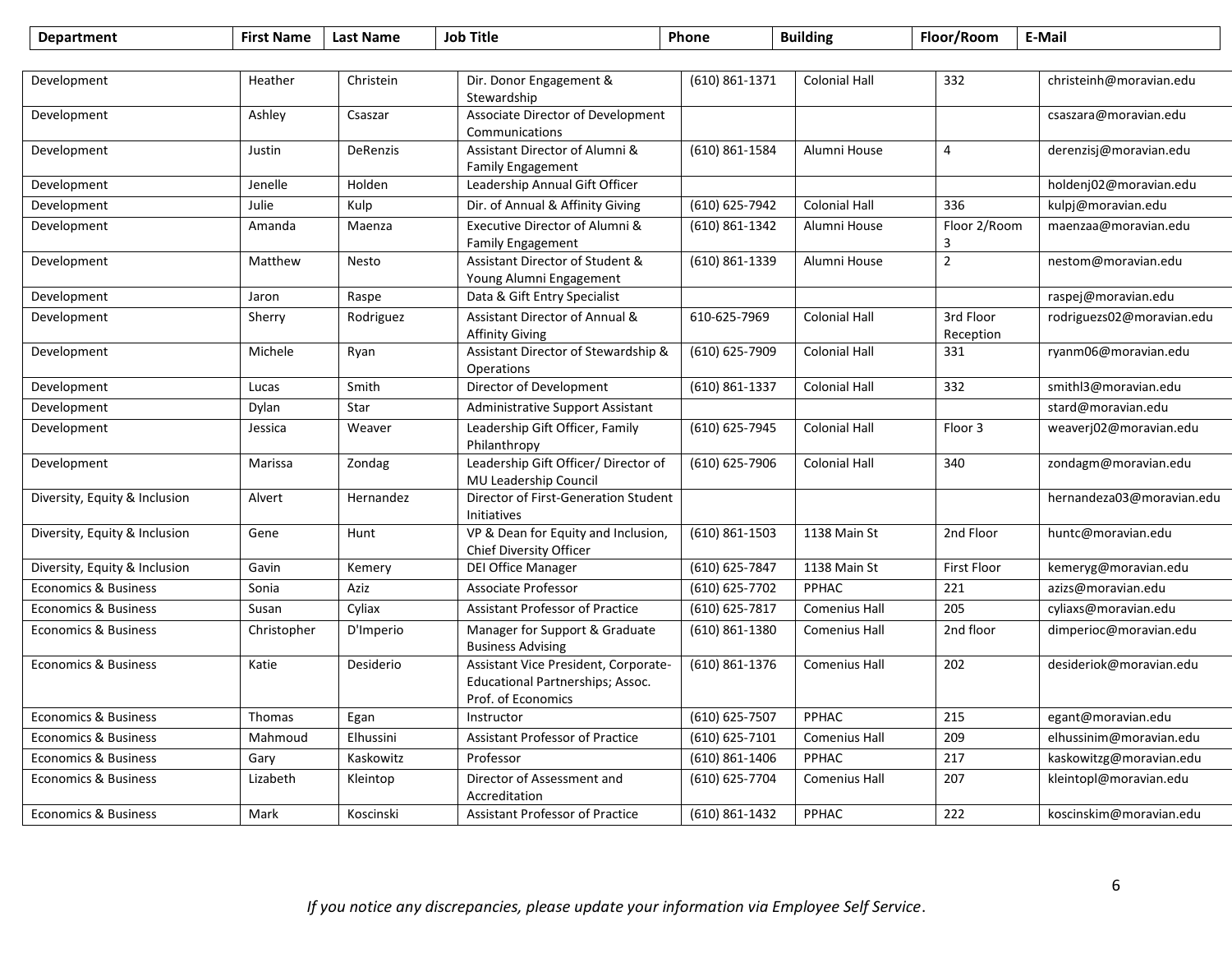| <b>Department</b>               | <b>First Name</b> | <b>Last Name</b> | <b>Job Title</b>                                                     | Phone              | <b>Building</b>      | Floor/Room | E-Mail                        |
|---------------------------------|-------------------|------------------|----------------------------------------------------------------------|--------------------|----------------------|------------|-------------------------------|
|                                 |                   |                  |                                                                      |                    |                      |            |                               |
| <b>Economics &amp; Business</b> | Richard           | Krohn            | Professor of Practice                                                | (610) 625-7122     | <b>Comenius Hall</b> | 311        | krohnr@moravian.edu           |
| <b>Economics &amp; Business</b> | Eva               | Leeds            | Professor                                                            | (610) 861-1446     | <b>Comenius Hall</b> | 214        | leedse@moravian.edu           |
| <b>Economics &amp; Business</b> | Jinjing           | Liu              | <b>Assistant Professor of Economics</b>                              |                    |                      |            | liuj@moravian.edu             |
| <b>Economics &amp; Business</b> | Daniel            | O'Connor         | Assistant Professor of Practice in                                   | (610) 861-1413     | <b>Comenius Hall</b> | 211        | oconnord@moravian.edu         |
|                                 |                   |                  | Accounting                                                           |                    |                      |            |                               |
| <b>Economics &amp; Business</b> | James             | Ravelle          | Professor                                                            | $(610)$ 861-1378   | <b>Comenius Hall</b> | 217        | ravellej@moravian.edu         |
| <b>Economics &amp; Business</b> | Joseph            | Szmania          | Associate Professor of Practice -<br><b>Predictive Analytics</b>     | (610) 865-1986     | <b>Comenius Hall</b> |            | szmaniaj@moravian.edu         |
| <b>Economics &amp; Business</b> | Sabrina           | Terrizzi         | Associate Professor of Economics                                     | (610) 625-7937     | Comenius Hall        | 212        | terrizzis@moravian.edu        |
| <b>Economics &amp; Business</b> | <b>Barbara</b>    | Vinciguerra      | Department Chair                                                     | (610) 861-1377     | <b>Comenius Hall</b> | 216        | vinciguerrab@moravian.edu     |
| <b>Economics &amp; Business</b> | Cathy             | Welsko           | Support Leader I                                                     | $(610) 861 - 1591$ | Comenius Hall        | Suite 207  | welskoc@moravian.edu          |
| <b>Economics &amp; Business</b> | James             | West             | Professor                                                            | (610) 861-1381     | <b>Comenius Hall</b> | 215        | westj@moravian.edu            |
| Education                       | Marie             | Brown            | <b>Activities Coordinator</b>                                        | (610) 216-2434     | PPHAC                |            | brownm06@moravian.edu         |
| Education                       | Doris             | Correll          | Director of Field Experiences                                        | (610) 861-1473     | <b>PPHAC</b>         | 321        | correlld@moravian.edu         |
| Education                       | Jean              | DesJardin        | <b>Associate Professor</b>                                           | (610) 861-1317     | <b>PPHAC</b>         | 326        | desjardinj@moravian.edu       |
| Education                       | Tristan           | Gleason          | <b>Assistant Professor</b>                                           | $(610) 861 - 1452$ | PPHAC                | 3rd Fl     | gleasont@moravian.edu         |
| Education                       | Lauren            | Kahn             | <b>Assistant Professor</b>                                           | (610) 625-7958     | <b>PPHAC</b>         | 323        | kahnl@moravian.edu            |
| Education                       | Charisse          | Marino           | Program Coordinator                                                  | (510) 861-1558     | PPHAC                | 325        | marinoc02@moravian.edu        |
| Education                       | Edward            | Nolan            | <b>Assistant Professor</b>                                           | (610) 861-1556     | PPHAC                | 324        | nolane@moravian.edu           |
| Education                       | <b>Bess</b>       | Van Asselt       | Visiting Assitant Professor of<br>Education                          | (610) 861-1482     | PPHAC                | 327        | vanasseltb@moravian.edu       |
| Education                       | Huijing           | Wen              | <b>Assistant Professor</b>                                           | (610) 625-7015     | PPHAC                | 322        | wenh@moravian.edu             |
| English                         | John              | <b>Black</b>     | Professor                                                            | (610) 861-1390     | Zinzendorf Hall      | 306        | blackj@moravian.edu           |
| English                         | Theresa           | Dougal           | Professor                                                            | (610) 861-1389     | Zinzendorf Hall      | 301        | dougalt@moravian.edu          |
| English                         | Crystal           | Fodrey           | Associate Professor                                                  | $(610) 861 - 1511$ | Zinzendorf Hall      | 202        | fodreyc@moravian.edu          |
| English                         | Christopher       | Hassay           | English & WAM Staff Assistant and<br><b>Adjunct Faculty</b>          | $(610) 625 - 7513$ | Zinzendorf Hall      | 302        | hassayc@moravian.edu          |
| English                         | Joyce             | Hinnefeld        | Professor                                                            | $(610) 861 - 1392$ | Zinzendorf Hall      | 202        | hinnefeldj@moravian.edu       |
| English                         | Robert            | LaRue            | <b>Assistant Professor</b>                                           | $(610) 625 - 7862$ | Zinzendorf Hall      | 307        | laruer@moravian.edu           |
| English                         | Megan             | <b>Mikovits</b>  | Instructor of Writing/Dir of Writing<br>Cntr                         | (610) 625-7820     | Zinzendorf Hall      | 204        | mikovitsm@moravian.edu        |
| English                         | Belinda           | Peterson         | <b>Assistant Professor</b>                                           | $(610) 861 - 1642$ | Zinzendorf Hall      | 303        | waller-petersonb@moravian.edu |
| English                         | Christopher       | Shorr            | Associate Professor of Theater Arts                                  | $(610) 861 - 1489$ | <b>HUB</b>           | Theater    | shorrc@moravian.edu           |
| Finance & Administration        | Lauren            | deQuintal        | Manager of Budgets & Analytics                                       | $(610)$ 861-1368   | <b>Colonial Hall</b> | 216        | dequintall@moravian.edu       |
| Finance & Administration        | Wilson            | Gonzalez         | Director of Finance                                                  | (610) 861-1554     | <b>Colonial Hall</b> | 212        | gonzalezw02@moravian.edu      |
| Finance & Administration        | Mark              | Reed             | VP for Finance & Administration,<br>CFO, Asst. Treasurer for the BOT | $(610)$ 861-1360   | <b>Colonial Hall</b> | 205        | reedm@moravian.edu            |
| Finance & Administration        | Leslie            | VanPutten        | <b>Executive Administrative Assistant</b>                            |                    |                      |            | vanputtenl@moravian.edu       |
| <b>Financial Aid</b>            | Francesca         | Cardinale        | <b>Financial Aid Advisor</b>                                         |                    |                      |            | cardinalef@moravian.edu       |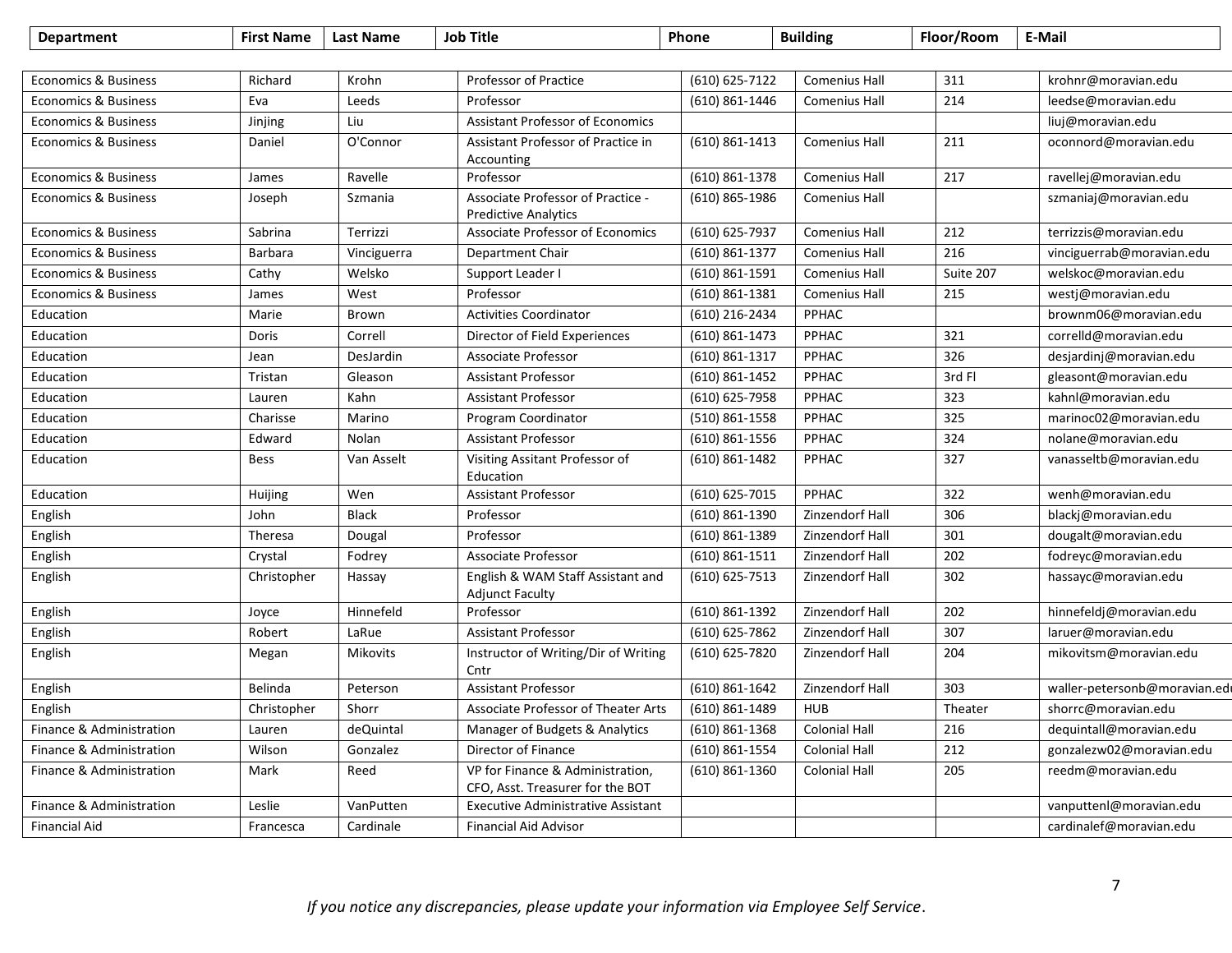| <b>Department</b>           | <b>First Name</b> | <b>Last Name</b> | <b>Job Title</b>                                                                          | Phone              | <b>Building</b>      | Floor/Room                | E-Mail                      |
|-----------------------------|-------------------|------------------|-------------------------------------------------------------------------------------------|--------------------|----------------------|---------------------------|-----------------------------|
|                             |                   |                  |                                                                                           |                    |                      |                           |                             |
| <b>Financial Aid</b>        | <b>Natalie</b>    | Sandoval         | Associate Director of Financial Aid<br>Services                                           | (610) 861-1329     | <b>Colonial Hall</b> | 122                       | sandovaln@moravian.edu      |
| <b>Financial Aid</b>        | Naree             | <b>Simmons</b>   | Director of Financial Aid                                                                 | $(610) 861 - 1330$ | <b>Colonial Hall</b> | 119                       | simmonsn@moravian.edu       |
| <b>Financial Aid</b>        | Maria             | Tepa             | Assistant Director of Financial Aid<br>Services                                           |                    |                      |                           | tepam@moravian.edu          |
| <b>FMPC</b>                 | Yasmin            | <b>Bugaighis</b> | Director of FMP&C                                                                         | $(610) 861 - 1480$ | 1415 Cortland St     |                           | bugaighisy@moravian.edu     |
| <b>FMPC</b>                 | Amber             | Donato           | Assoc. Director of Planning/Project<br>Management                                         | (610) 625-7981     | 1415 Cortland St     |                           | donatoa@moravian.edu        |
| <b>FMPC</b>                 | Regina            | Gower            | Administrative Services Manager                                                           | (610) 861-1560     | 1415 Cortland St     |                           | gowerr@moravian.edu         |
| <b>FMPC</b>                 | Randy             | Haffling         | Assistant Director of Grounds and<br>Logistics                                            | $(610)$ 861-1593   | 1415 Cortland St     |                           | hafflingr@moravian.edu      |
| <b>FMPC</b>                 | Shawn             | Hinkel           | <b>Bus Driver</b>                                                                         | $(610) 861 - 1550$ | 1415 Cortland St     |                           | hinkels@moravian.edu        |
| <b>FMPC</b>                 | H Benjamin        | Jacoby           | Master Groundskeeper, II                                                                  | $(610) 861 - 1550$ | 1415 Cortland St     |                           | jacobyh@moravian.edu        |
| <b>FMPC</b>                 | Michael           | Kopach           | Bus Driver - 1st Shift                                                                    | (610) 861-1550     | 1415 Cortland St     |                           | kopachm02@moravian.edu      |
| <b>FMPC</b>                 | Sue               | Larrison         | Bus Driver - 1st shift                                                                    | (610) 861-1550     | 1415 Cortland St     |                           | larrisons@moravian.edu      |
| <b>FMPC</b>                 | Willis            | Leidich          | Bus Driver - 2nd Shift                                                                    | (610) 861-1550     | 1415 Cortland St     |                           | leidichw@moravian.edu       |
| <b>FMPC</b>                 | Austin            | Long             | Office Manager                                                                            | 610-861-1550       | 1415 Cortland St     | First Floor-<br>Main Desk | longa@moravian.edu          |
| <b>FMPC</b>                 | Dean              | Molitoris        | <b>Associate Director of Operations</b>                                                   | (610) 625-7990     | 1415 Cortland St     |                           | molitorisd@moravian.edu     |
| <b>FMPC</b>                 | Mark              | Newman           | <b>Custodial Manager</b>                                                                  | (610) 625-7946     | 1415 Cortland St     |                           | newmanm@moravian.edu        |
| <b>FMPC</b>                 | Michael           | O'Hare           | Manager of Operations                                                                     | (610) 861-1550     | 1415 Cortland St     |                           | oharem@moravian.edu         |
| <b>FMPC</b>                 | James             | Robb             | <b>Bus Driver</b>                                                                         |                    |                      |                           | robbj@moravian.edu          |
| <b>FMPC</b>                 | Chad              | Royer            | <b>Associate Director of Facilities</b><br>Utilities and Infrastructure Systems           | (610) 625-7982     | 1415 Cortland St     |                           | royerc@moravian.edu         |
| <b>FMPC</b>                 | Patricia          | Stank            | <b>Bus Driver</b>                                                                         | $(610) 861 - 1550$ | 1415 Cortland St     |                           | stankp@moravian.edu         |
| Galvanized Brands, L.L.C.   | Jeffrey           | Csatari          | <b>Executive Director</b>                                                                 | (610) 625-7305     | 130 W Greenwich St   |                           | csatarij@moravian.edu       |
| <b>Global Religions</b>     | Kin               | Cheung           | <b>Assistant Professor</b>                                                                | (610) 625-7844     | <b>Comenius Hall</b> | 108B                      | cheungk@moravian.edu        |
| Global Religions            | Kelly             | Denton-Borhaug   | Professor                                                                                 | (610) 625-7104     | <b>Comenius Hall</b> | 109                       | denton-borhaugk@moravian.ed |
| <b>Global Religions</b>     | Jason             | Radine           | Associate Professor                                                                       | $(610) 861 - 1314$ | Comenius Hall        | 108A                      | radinej@moravian.edu        |
| Graduate & Adult Enrollment | Peter             | Albrecht         | Director of Enrollment Budgets and<br>Planning                                            | (861) 625-7914     | Benigna Hall         | 1st Floor                 | albrechtp@moravian.edu      |
| Graduate & Adult Enrollment | Caroline          | Bechtel          | Lead Student Experience Mentor                                                            | (610) 625-7131     | Benigna Hall         | 211                       | bechtelc@moravian.edu       |
| Graduate & Adult Enrollment | Casandra          | Cabral-Castro    | Associate Director - Re-<br>engagement, Post-traditional, &<br><b>Transfer Enrollment</b> |                    |                      |                           | cabral-castroc@moravian.edu |
| Graduate & Adult Enrollment | David             | Castaneda        | <b>Instructional Designer</b>                                                             | (610) 625-7744     | <b>Benigna Hall</b>  | 206                       | castanedad@moravian.edu     |
| Graduate & Adult Enrollment | Angelo            | Lambroschino     | <b>Student Experience Mentor</b>                                                          | (610) 625-7716     | Benigna Hall         |                           | lambroschinoa@moravian.edu  |
| Graduate & Adult Enrollment | <b>Brian</b>      | Martin           | Director of Graduate Admissions                                                           | (610) 625-7130     | Benigna Hall         | 215                       | martinb@moravian.edu        |
| Graduate & Adult Enrollment | Stephanie         | Morrison         | <b>Assistant Director of Graduate</b><br>Admissions                                       |                    |                      |                           | morrisons@moravian.edu      |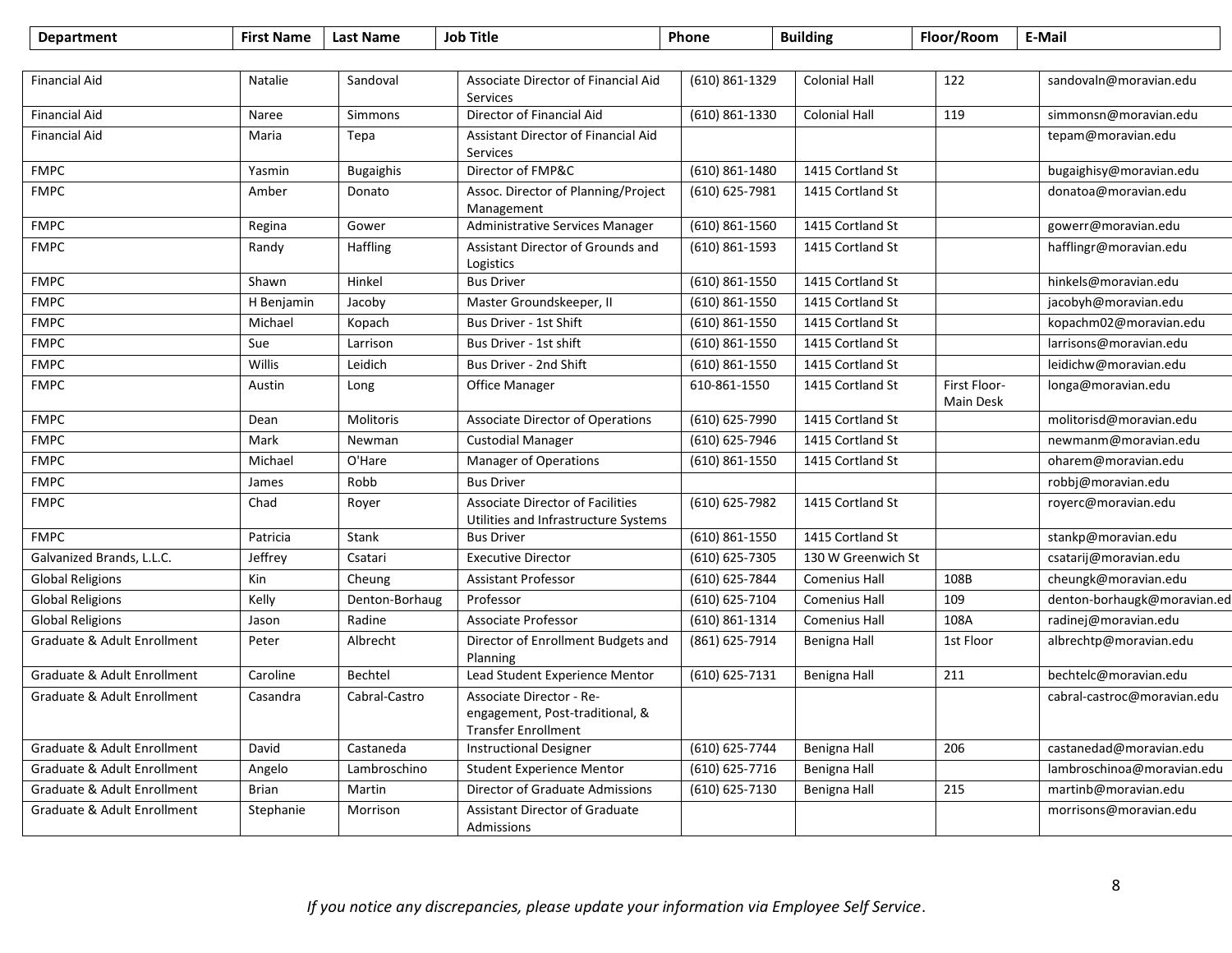| <b>Department</b>                      | <b>First Name</b> | <b>Last Name</b>  | <b>Job Title</b>                                       | Phone              | <b>Building</b>      | Floor/Room  | E-Mail                     |
|----------------------------------------|-------------------|-------------------|--------------------------------------------------------|--------------------|----------------------|-------------|----------------------------|
|                                        |                   |                   |                                                        |                    |                      |             |                            |
| Graduate & Adult Enrollment            | Yaazieli          | Ortiz Felicie     | <b>Student Experience Mentor -</b><br>Graduate         |                    |                      |             | ortizfeliciey@moravian.edu |
| Graduate & Adult Enrollment            | Jennifer          | Pagliaroli        | Associate Director for Partnerships.                   | (610) 625-7964     | <b>Benigna Hall</b>  | 210         | pagliarolij@moravian.edu   |
| Graduate & Adult Enrollment            | Sarah             | Rentz             | <b>Instructional Designer</b>                          | $(610)$ 861-1451   | 1301 Main St         | 2nd Floor   | rentzs@moravian.edu        |
| <b>Graduate &amp; Adult Enrollment</b> | Kristina          | Sullivan          | Director of Enrollment Operations                      | (610) 861-1326     | <b>Benigna Hall</b>  | 214         | sullivank@moravian.edu     |
| <b>Health Center</b>                   | Kathy             | Atkinson          | St. Lukes Health Center Secretary                      | (610) 861-1567     | 250 W Laurel St      |             | atkinsonk@moravian.edu     |
| <b>Health Center</b>                   | Stephanie         | Dillman           | Nurse Coordinator                                      | (610) 861-1566     | 250 W Laurel St      |             | dillmans@moravian.edu      |
| History                                | Sandra            | Aguilar Rodriguez | Associate Professor                                    | (610) 625-7957     | Comenius Hall        | 302         | aguilars@moravian.edu      |
| History                                | Sandra            | Bardsley          | Professor                                              | (610) 861-1398     | <b>Comenius Hall</b> | 303         | bardsleys@moravian.edu     |
| History                                | Jane              | Berger            | Associate Professor of History                         | (610) 861-1402     | Comenius Hall        | 308         | bergerj@moravian.edu       |
| History                                | Heikki            | Lempa             | Professor                                              | (610) 861-1315     | <b>Comenius Hall</b> | 307         | lempah@moravian.edu        |
| History                                | James             | Paxton            | Associate Professor                                    | (610) 625-7897     | Comenius Hall        | 306         | paxtonj@moravian.edu       |
| <b>Human Resources</b>                 | Jon               | Conrad            | Vice President & Chief Human<br>Resource Officer       | $(610)$ 861-1527   | <b>Colonial Hall</b> | 311         | conradj@moravian.edu       |
| <b>Human Resources</b>                 | Dior              | Mariano           | Assistant Director of Human<br>Resources               | (610) 861-1467     | <b>Colonial Hall</b> | 314         | marianod@moravian.edu      |
| <b>Human Resources</b>                 | Hope              | Meixell           | Associate Director of HR                               | $(610) 861 - 1528$ | <b>Colonial Hall</b> | 316         | meixellh@moravian.edu      |
| Human Resources                        | Leah              | Naso              | Executive Director for Equity and<br>Compliance        | (610) 861-1529     | <b>Colonial Hall</b> | 210         | nasol@moravian.edu         |
| <b>Human Resources</b>                 | Justine           | Rossi             | <b>HR Specialist</b>                                   | (610) 625-7754     | <b>Colonial Hall</b> | 314         | rossij02@moravian.edu      |
| <b>Human Resources</b>                 | Elaine            | Schmidt           | Human Resources Assistant                              | (610) 861-1527     | <b>Colonial Hall</b> | Room 314    | schmidte@moravian.edu      |
| <b>Information Technology</b>          | James             | <b>Beers</b>      | Director of Information Security                       | (610) 861-1449     | 120 W Greenwich St   |             | beersJ@moravian.edu        |
| <b>Information Technology</b>          | David             | <b>Brandes</b>    | Vice President and Chief<br><b>Information Officer</b> | (610) 625-7753     | 120 W Greenwich St   | 2nd floor   | brandesd@moravian.edu      |
| <b>Information Technology</b>          | Paul              | Edinger           | Director of Custom Development                         | $(610)$ 861-1688   | 120 W Greenwich St   | 205         | edingerp@moravian.edu      |
| <b>Information Technology</b>          | Nathan            | Furman            | Instructional Technologist                             | (610) 625-7133     | 120 W Greenwich St   |             | furmann@moravian.edu       |
| <b>Information Technology</b>          | Amber             | Kortbawi          | <b>Assistant CIO for Client Success</b>                | $(610) 861 - 1461$ | Reeves Library       | Lower Level | kortbawia@moravian.edu     |
| <b>Information Technology</b>          | Christopher       | Laird             | Assistant CIO for Infrastructure                       | (610) 625-7760     | 120 W Greenwich St   |             | lairdc@moravian.edu        |
| <b>Information Technology</b>          | Nicholas          | Laird             | <b>MAC Systems Administrator</b>                       | (610) 625-7928     | Reeves Library       | 119         | lairdn@moravian.edu        |
| <b>Information Technology</b>          | Maria             | Lucas             | Senior Network Administrator                           | (610) 861-1455     | 120 W Greenwich St   | 204         | lucasm@moravian.edu        |
| <b>Information Technology</b>          | Colleen           | Marsh             | <b>IT Project Manager</b>                              | (610) 625-7824     | <b>NULL</b>          |             | marshc@moravian.edu        |
| <b>Information Technology</b>          | Gabrielle         | Molitoris         | <b>Client Support Analyst</b>                          | (610) 625-7110     | Reeves Library       | 119         | molitorisg02@moravian.edu  |
| <b>Information Technology</b>          | William           | <b>Shivers</b>    | IT Programmer Analyst                                  | $(610)$ 861-1648   | 120 W Greenwich St   | 206         | shiversw@moravian.edu      |
| <b>Information Technology</b>          | Mandy             | Stauffer          | <b>Systems Engineer</b>                                | (610) 625-7132     | 120 W Greenwich St   | 3rd Floor   | staufferm@moravian.edu     |
| <b>Information Technology</b>          | Elizabeth         | Tate              | Instructional Technologist                             | $(610)$ 861-1633   | 120 W Greenwich St   |             | tatee@moravian.edu         |
| <b>Information Technology</b>          | Craig             | Underwood         | Director of Media Services                             | $(610) 861 - 1501$ | Reeves Library       |             | underwoodc@moravian.edu    |
| <b>Information Technology</b>          | Jonmichael        | Vito              | <b>User Support Analyst</b>                            | (610) 625-7703     | Reeves Library       | 119         | vitoj@moravian.edu         |
| <b>Information Technology</b>          | <b>Brett</b>      | Volk              | <b>User Support Analyst</b>                            | (610) 625-7107     | Reeves Library       | 119         | volkb@moravian.edu         |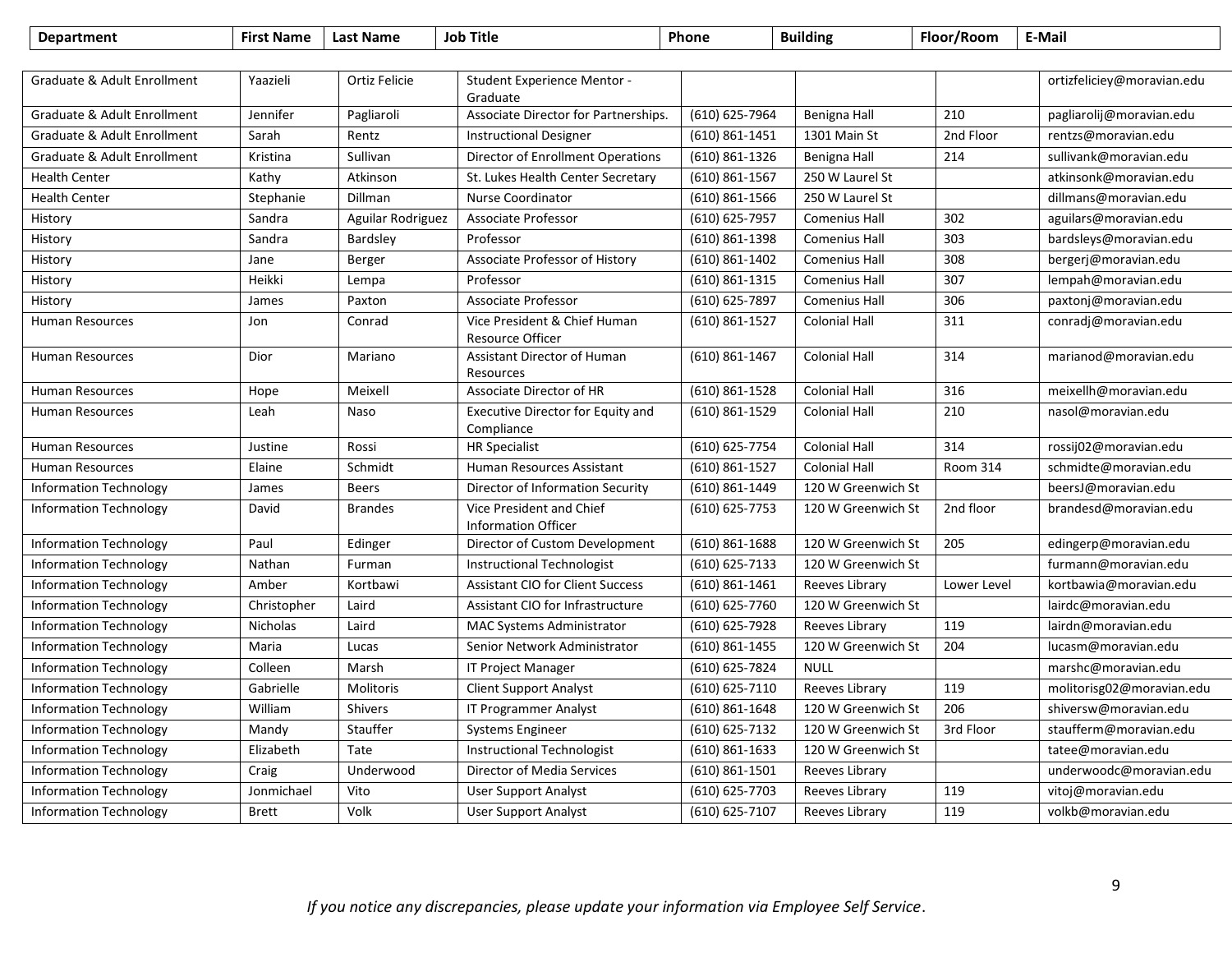| <b>Department</b>                               | <b>First Name</b> | <b>Last Name</b> | <b>Job Title</b>                                                                                       | Phone              | <b>Building</b>      | Floor/Room   | E-Mail                      |
|-------------------------------------------------|-------------------|------------------|--------------------------------------------------------------------------------------------------------|--------------------|----------------------|--------------|-----------------------------|
|                                                 |                   |                  |                                                                                                        |                    |                      |              |                             |
| <b>Information Technology</b>                   | Brittany          | Yenser           | <b>Event Technology Coordinator</b>                                                                    | (610) 861-1447     | Reeves Library       |              | yenserb@moravian.edu        |
| <b>Institutional Research</b>                   | Grace             | Sun              | Advisor to the President for Data<br>Analytics                                                         | (610) 861-1536     | <b>Colonial Hall</b> | 207          | sung@moravian.edu           |
| Intercultural Advancement &<br>Global Inclusion | Anize             | Appel            | Executive Director of the Center for<br><b>Global Education and Associate</b><br>Dean for Study Abroad | (610) 625-7701     | 1140 Main St         | 3rd floor    | appela@moravian.edu         |
| Intercultural Advancement &<br>Global Inclusion | Jesher            | Velazquez        | Office Manager for the Center for<br><b>Global Education</b>                                           | (610) 625-7778     | 1140 Main St         | Second Floor | velazquezj@moravian.edu     |
| <b>LTS</b>                                      | Lee               | Barrett          | Professor of Theology                                                                                  |                    |                      |              | barrettl@moravian.edu       |
| <b>LTS</b>                                      | Teresa            | Benneian         | Registrar & Loan Counselor                                                                             |                    |                      |              | benneiant@moravian.edu      |
| <b>LTS</b>                                      | William           | Carey            | Professor of New Testament                                                                             |                    |                      |              | careyg02@moravian.edu       |
| <b>LTS</b>                                      | Catherine         | Farmer           | Administrative Assistant to<br><b>Academic Affairs</b>                                                 |                    |                      |              | farmerc@moravian.edu        |
| <b>LTS</b>                                      | Rachel            | Gawn             | Administrative Assistant                                                                               |                    |                      |              | gawnr@moravian.edu          |
| <b>LTS</b>                                      | Margaret          | Graham-Smith     | Director, Joint Seminary Marketing<br>and Communications                                               |                    |                      |              |                             |
| <b>LTS</b>                                      | Frank             | Gray             | <b>Writing Coach</b>                                                                                   |                    |                      |              | grayf@moravian.edu          |
| <b>LTS</b>                                      | Matthew           | Hanna            | Assistant Director, Data<br>Management & Reporting                                                     |                    |                      |              | hannam02@moravian.edu       |
| <b>LTS</b>                                      | Vanessa           | Lovelace         | Associate Dean                                                                                         |                    |                      |              | lovelacev@moravian.edu      |
| <b>LTS</b>                                      | Tonya             | Maryoung-Cooke   | Library Assistant                                                                                      |                    |                      |              | maryoung-cooket@moravian.ed |
| <b>LTS</b>                                      | Kathy             | Nelson           | <b>Coordinator of Ministerial Studies</b>                                                              |                    |                      |              | harveynelsonk@moravian.edu  |
| <b>LTS</b>                                      | Julia             | O'Brien          | Professor of Hebrew Bible                                                                              |                    |                      |              | obrienj03@moravian.edu      |
| <b>LTS</b>                                      | Darryl            | Stephens         | Director of United Methodist<br>Studies; Director of the<br>Pennsylvania Academy of Ministry           |                    |                      |              | stephensd@moravian.edu      |
| <b>LTS</b>                                      | Myka              | Stephens         | Seminary Librarian, Associate<br>Professor of Theological<br>Bibliography                              |                    |                      |              | kennedy-stephensm@moravian. |
| <b>LTS</b>                                      | Anne              | Thayer           | Professor                                                                                              |                    |                      |              | thayera@moravian.edu        |
| <b>LTS</b>                                      | Catherine         | Williams         | <b>Assistant Professor of Preaching</b><br>and Worship                                                 |                    |                      |              |                             |
| LVAIC                                           | Janet             | <b>Baker</b>     | LVAIC Employee                                                                                         |                    |                      |              | bakerj06@moravian.edu       |
| <b>LVAIC</b>                                    | Charlene          | Bergstresser     | <b>LVAIC Program Director</b>                                                                          | (610) 625-7890     | 1309 Main St         |              | bergstresserc@moravian.edu  |
| LVAIC                                           | Diane             | Dimitroff        | <b>Executive Director</b>                                                                              | (610) 625-7892     | 1309 Main St         |              | dimitroffd@lvaic.org        |
| LVAIC                                           | Carrie            | Gradin           | <b>LVAIC Employee</b>                                                                                  | (484) 550-8963     | 1309 Main St         |              | gradinc02@moravian.edu      |
| Mail Services                                   | Kelly             | Carlotz          | Mailroom Supervisor                                                                                    | $(610) 861 - 1631$ | HUB Lower Level      | Mail Room    | carlotzk@moravian.edu       |
| Marketing & Communications                      | Claire            | Boucher          | Social & Digital Media Manager                                                                         | (610) 861-1332     | <b>Colonial Hall</b> | 111          | boucherc@moravian.edu       |
| Marketing & Communications                      | Michael           | Corr             | Assistant Vice President of<br>Marketing                                                               | (610) 861-1365     | <b>Colonial Hall</b> | 102          | corrm@moravian.edu          |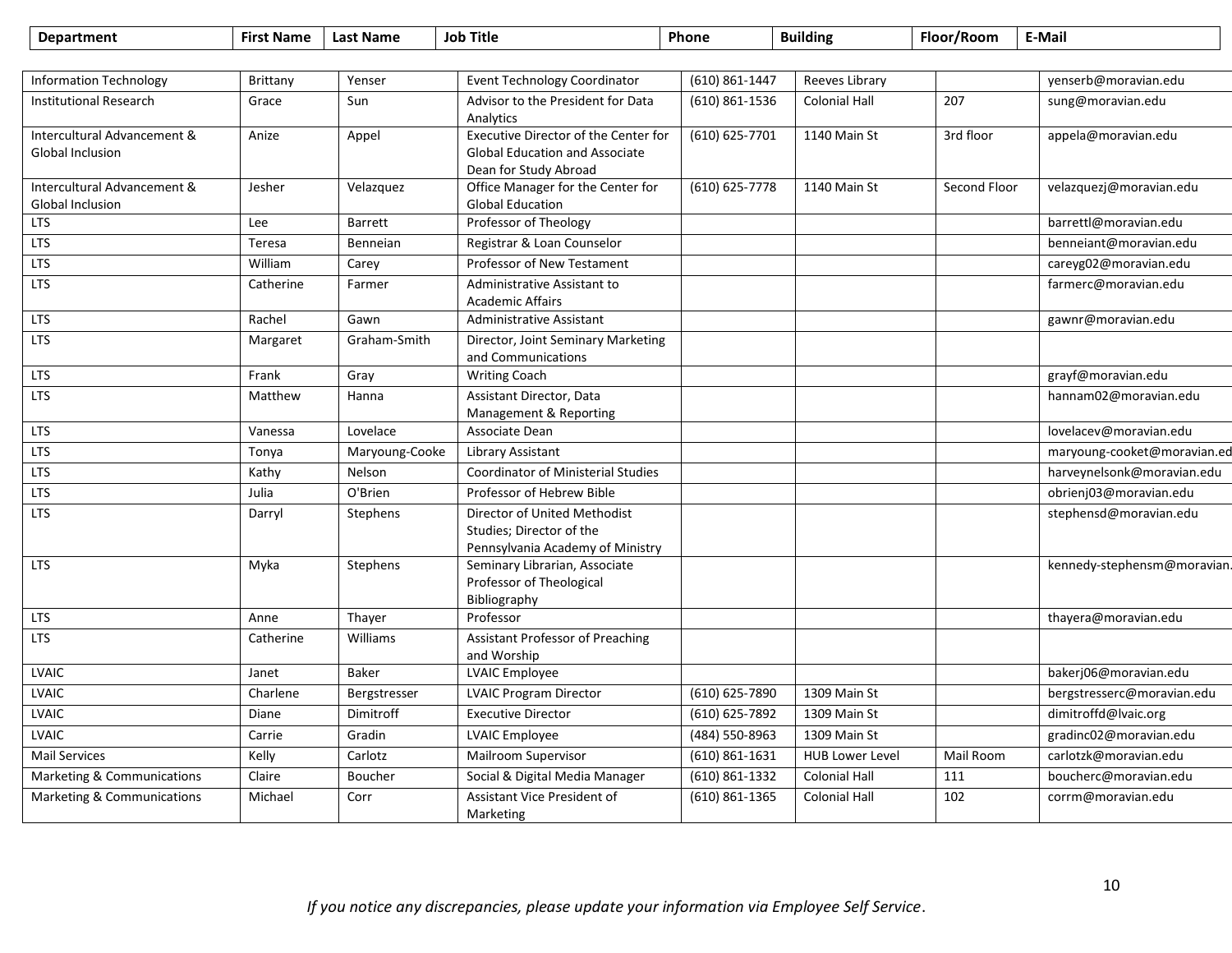| <b>Department</b>              | <b>First Name</b> | <b>Last Name</b>      | <b>Job Title</b>                                              | Phone              | <b>Building</b>         | Floor/Room | E-Mail                        |
|--------------------------------|-------------------|-----------------------|---------------------------------------------------------------|--------------------|-------------------------|------------|-------------------------------|
|                                |                   |                       |                                                               |                    |                         |            |                               |
| Marketing & Communications     | Katie             | Creighton             | Videographer/Photographer                                     |                    |                         |            | creightonk@moravian.edu       |
| Marketing & Communications     | Beth              | Fritzinger            | <b>Content Marketing Manager</b>                              | $(610) 861 - 1362$ | <b>Colonial Hall</b>    | 113        | fritzingerb@moravian.edu      |
| Marketing & Communications     | Christie          | Jacobsen              | Director of Marketing Operations                              | (610) 625-7797     | <b>Colonial Hall</b>    | 111a       | jacobsenc@moravian.edu        |
| Marketing & Communications     | Claire            | Kowalchik             | Director of Editorial Content                                 | (610) 625-7765     | <b>Colonial Hall</b>    | 103        | kowalchikc@moravian.edu       |
| Marketing & Communications     | <b>Brooke</b>     | Porcelli              | <b>Art Director</b>                                           |                    |                         |            | porcellib@moravian.edu        |
| Math & Computer Science        | Jeffrey           | <b>Bush</b>           | <b>Assistant Professor</b>                                    | (610) 625-7710     | The Sally               | 204        | bushj@moravian.edu            |
| Math & Computer Science        | Benjamin          | Coleman               | Professor of Computer Science                                 | (610) 625-7781     | The Sally               | 203        | colemanb@moravian.edu         |
| Math & Computer Science        | <b>Brenna</b>     | Curley                | <b>Assistant Professor</b>                                    | (610) 625-7738     | The Sally               | 339        | curleyb@moravian.edu          |
| Math & Computer Science        | Michael           | Fraboni               | <b>Professor of Mathematics</b>                               | $(610) 861 - 1605$ | The Sally               | 341        | frabonim@moravian.edu         |
| Math & Computer Science        | Shannon           | Graham                | <b>Associate Professor of Mathematics</b>                     | (610) 861-1573     | The Sally               | 340        | talbotts@moravian.edu         |
| Math & Computer Science        | Laurie            | Lefurge               | <b>Office Assistant</b>                                       | (610) 861-1335     | The Sally               | 351        | lefurgel@moravian.edu         |
| Math & Computer Science        | Sidney            | Nataro                | Lecturer                                                      | (610) 625-7932     | The Sally               | 350        | nataros@moravian.edu          |
| Math & Computer Science        | Gregory           | Schaper               | Associate Professor of Practice of<br><b>Computer Science</b> | (610) 625-7786     | The Sally               | 205        | schaperg@moravian.edu         |
| Math & Computer Science        | Fred              | Schultheis            | <b>Professor of Mathematics</b>                               | (610) 625-7887     | The Sally               | 342        | schultheisf@moravian.edu      |
| Math & Computer Science        | Nathan            | Shank                 | Professor                                                     | $(610) 861 - 1373$ | The Sally               | 344        | shankn@moravian.edu           |
| Math & Computer Science        | Debra             | Ward                  | Lecturer                                                      | (610) 625-7776     | The Sally               | 345        | wardd@moravian.edu            |
| Modern Languages & Literatures | Jenifer           | <b>Branton-Desris</b> | Assistant Professor of Practice -<br>Modern Languages & Lit   | $(610) 861 - 1628$ | Comenius Hall           | 410        | branton-desrisj@moravian.edu  |
| Modern Languages & Literatures | Carmen            | Ferrero               | Associate Professor of Spanish                                | $(610) 861 - 1394$ | <b>Comenius Hall</b>    | 412        | ferreroc@moravian.edu         |
| Modern Languages & Literatures | Axel              | Hildebrandt           | Associate Professor of German                                 | $(610) 861 - 1395$ | Comenius Hall           | 405        | hildebrandta@moravian.edu     |
| Modern Languages & Literatures | Nilsa             | Lasso-von Lang        | Associate Professor of Spanish                                | (610) 861-1393     | <b>Comenius Hall</b>    | 408        | lasso-vonlangn@moravian.edu   |
| Modern Languages & Literatures | Joanne            | McKeown               | Professor of French                                           | $(610) 861 - 1396$ | Comenius Hall           | 407        | mckeownj@moravian.edu         |
| Modern Languages & Literatures | Claudia           | Mesa                  | Professor                                                     | (610) 861-1397     | <b>Comenius Hall</b>    | 406        | mesac@moravian.edu            |
| Modern Languages & Literatures | Franca            | Roibal Fernandez      | Visiting Assistant Professor of<br>Spanish                    |                    | <b>PPHAC</b>            | 337        | roibalfernandezf@moravian.edu |
| Modern Languages & Literatures | Lynnet            | Sanchez               | Lecturer                                                      |                    | <b>Comenius Hall</b>    | 4th Fl     | sanchezl@moravian.edu         |
| Music                          | William           | Bauman                | <b>Business Manager</b>                                       | $(610) 861 - 1662$ | <b>Brethren's House</b> | 315        | baumanw@moravian.edu          |
| Music                          | Hilde             | Binford               | <b>Associate Professor</b>                                    | $(610) 861 - 1691$ | Brethren's House        | 302        | binfordh@moravian.edu         |
| Music                          | Edward            | Flintom               | <b>Facilities Manager/Music</b><br>Department                 | $(610) 861 - 1661$ | <b>Brethren's House</b> | 310        | flintomb@moravian.edu         |
| Music                          | Ronald            | Haas                  | <b>Outreach Coordinator-Music</b><br>Department               | (610) 625-7512     | <b>Brethren's House</b> | 319        | haasr@moravian.edu            |
| Music                          | Larry             | Lipkis                | Professor of Music                                            | $(610)$ 861-1656   | <b>Brethren's House</b> | 309        | lipkisl@moravian.edu          |
| Music                          | Carole            | Lutte                 | <b>Assistant Professor of Practice</b>                        | $(610) 861 - 1671$ | <b>Brethren's House</b> | 305        | luttec02@moravian.edu         |
| Music                          | Rose              | Panik                 | <b>MCMI Program Coordinator</b>                               | $(610)$ 861-1650   | <b>Brethren's House</b> | 306        | panikr@moravian.edu           |
| Music                          | Dawn              | Rodriguez             | Administrative Coordinator                                    | $(610)$ 861-1651   | <b>Brethren's House</b> | 307        | rodriguezd03@moravian.edu     |
| Music                          | Neil              | Wetzel                | Professor                                                     | $(610) 861 - 1621$ | <b>Brethren's House</b> | 301        | wetzeln@moravian.edu          |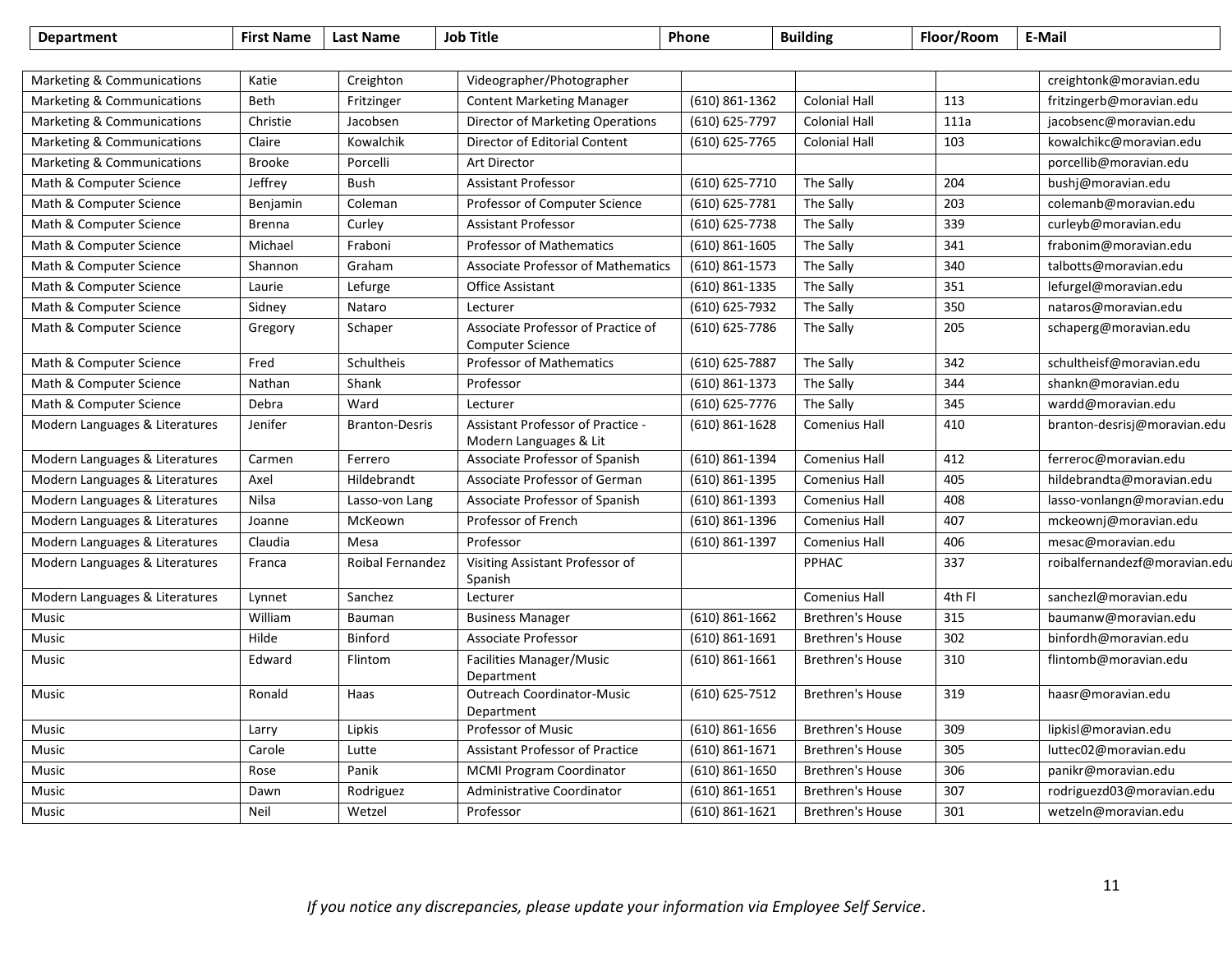| <b>Department</b>        | <b>First Name</b> | <b>Last Name</b> | <b>Job Title</b>                                        | Phone                       | <b>Building</b>                | Floor/Room | E-Mail                     |
|--------------------------|-------------------|------------------|---------------------------------------------------------|-----------------------------|--------------------------------|------------|----------------------------|
|                          |                   |                  |                                                         |                             |                                |            |                            |
| Music                    | Paula             | Zerkle           | Professor                                               | $(610) 861 - 1681$          | <b>Brethren's House</b>        | 308        | zerkle@moravian.edu        |
| <b>Nursing</b>           | Pamela            | Adamshick        | <b>Associate Professor</b>                              | (610) 625-7766              | The Sally                      | 307        | adamshickp@moravian.edu    |
| <b>Nursing</b>           | Mary Beth         | Albert           | <b>Instructor of Nursing</b>                            | (610) 625-7747              | The Sally                      | 207        | albertm@moravian.edu       |
| <b>Nursing</b>           | Tanu              | Altomare         | Assistant Professor of Public Health                    |                             |                                |            | altomaret@moravian.edu     |
| <b>Nursing</b>           | Elise             | Colancecco       | <b>Assistant Professor of Nursing</b>                   | (610) 625-7962              | The Sally                      | 310        | colanceccoe@moravian.edu   |
| Nursing                  | Cathy             | Coyne            | <b>Associate Professor of Practice</b>                  | (610) 625-7720              | The Sally                      | 305        | coynec@moravian.edu        |
| <b>Nursing</b>           | Paulette          | Dorney           | <b>Assistant Professor</b>                              | $\overline{(610)}$ 625-7730 | The Sally                      | 309        | dorneyp@moravian.edu       |
| <b>Nursing</b>           | Janice            | Farber           | <b>Assistant Professor of Nursing</b>                   | (610) 625-7719              | The Sally                      | 209        | farberj@moravian.edu       |
| <b>Nursing</b>           | Dawn              | Goodolf          | Chairperson of Nursing and Public<br>Health/ Assoc Prof | (610) 625-7764              | The Sally                      | 245        | goodolfd@moravian.edu      |
| Nursing                  | Beth              | Gotwals          | <b>Associate Professor</b>                              | (610) 861-1590              | The Sally                      | 306        | gotwalsb@moravian.edu      |
| Nursing                  | Karen             | Groller          | <b>Assistant Professor</b>                              | (610) 625-7767              | The Sally                      | 308        | grollerk@moravian.edu      |
| Nursing                  | Taylor            | Grube            | <b>Assistant Professor</b>                              | (610) 625-7505              | The Sally                      | 249        | grubet@moravian.edu        |
| <b>Nursing</b>           | Shirley           | Guider           | <b>Assistant Clinical Professor</b>                     |                             | The Sally                      |            | guiders@moravian.edu       |
| <b>Nursing</b>           | Deborah           | Halliday         | Instructor                                              | (610) 625-7812              | The Sally                      | 211        | hallidayd@moravian.edu     |
| Nursing                  | Lorraine          | Hoffman          | Associate Professor/MSN Program<br>Director             | (610) 625-7769              | The Sally                      | 242        | hoffmanl@moravian.edu      |
| <b>Nursing</b>           | Donna             | Keeler           | <b>Assistant Professor</b>                              | (610) 625-7878              | The Sally                      | 208        | KeelerD@moravian.edu       |
| Nursing                  | Jennifer          | Landis           | Simulation & Multimedia<br>Technician                   | (610) 625-7718              | The Sally                      | 304        | landisj@moravian.edu       |
| <b>Nursing</b>           | John              | Mikovits         | <b>Assistant Professor</b>                              | (610) 625-7804              | The Sally                      | 311        | mikovitsj@moravian.edu     |
| Nursing                  | Colleen           | Payton           | Assistant Professor of Public Health                    | (610) 625-7745              | The Sally                      | 247        | paytonc@moravian.edu       |
| <b>Nursing</b>           | Reinerris         | Sanchez          | Administrative Support Assistant                        | $(610)$ 861-1660            | The Sally                      | 103        | SanchezT@moravian.edu      |
| <b>Nursing</b>           | Michelle          | Sayenga          | Instructor                                              | (610) 625-7737              | The Sally                      | 250        | sayengam@moravian.edu      |
| Nursing                  | Susan             | Scholtz          | <b>Associate Professor</b>                              | (610) 625-7768              | The Sally                      | 312        | scholtzs@moravian.edu      |
| <b>Nursing</b>           | Shelly            | <b>Strauss</b>   | <b>Clinical Coordinator</b>                             | (610) 625-7731              | The Sally                      | 210        | strausss02@moravian.edu    |
| <b>Nursing</b>           | Ann               | Sywensky         | Admin Support Asst for Nursing                          | (610) 625-7987              | The Sally                      | 103        | sywenskya@moravian.edu     |
| Philosophy               | Carol             | Moeller          | <b>Associate Professor</b>                              | (610) 625-7881              | <b>Comenius Hall</b>           | 110        | moellerc@moravian.edu      |
| Philosophy               | Leon              | Niemoczynski     | Lecturer                                                | (610) 625-7858              | Reeves Library                 | 313        | niemoczynskil@moravian.edu |
| Philosophy & Religion    | Arash             | Naraghi          | <b>Associate Professor</b>                              | (610) 625-7835              | Comenius Hall                  | 106        | naraghia@moravian.edu      |
| Physics & Earth Science  | Jeffrey           | Hyde             | Visiting Assistant Professor of<br>Physics              |                             |                                |            | hydej@moravian.edu         |
| Physics & Earth Science  | Kelly             | Krieble          | Associate Professor                                     | (610) 861-1437              | <b>Collier Hall of Science</b> | 109        | krieblek@moravian.edu      |
| Physics & Earth Science  | Ruth              | Malenda          | Associate Professor                                     | (610) 861-1639              | <b>Collier Hall of Science</b> | 112        | malendar@moravian.edu      |
| <b>Political Science</b> | Khristina         | Haddad           | <b>Associate Professor</b>                              | (610) 861-1559              | Comenius Hall                  | 112        | haddad@moravian.edu        |
| <b>Political Science</b> | Yayoi             | Kato             | <b>Assistant Professor</b>                              | (610) 861-1585              | <b>Comenius Hall</b>           | 205        | katoy@moravian.edu         |
| <b>Political Science</b> | Faith             | Okpotor          | <b>Assistant Professor</b>                              | (610) 861-1407              | PPHAC                          | 213        | okpotorf@moravian.edu      |
| <b>Political Science</b> | Robin             | Presthus         | Visiting Instructor                                     | (607) 256-6144              | <b>Comenius Hall</b>           | 113        | presthusr@moravian.edu     |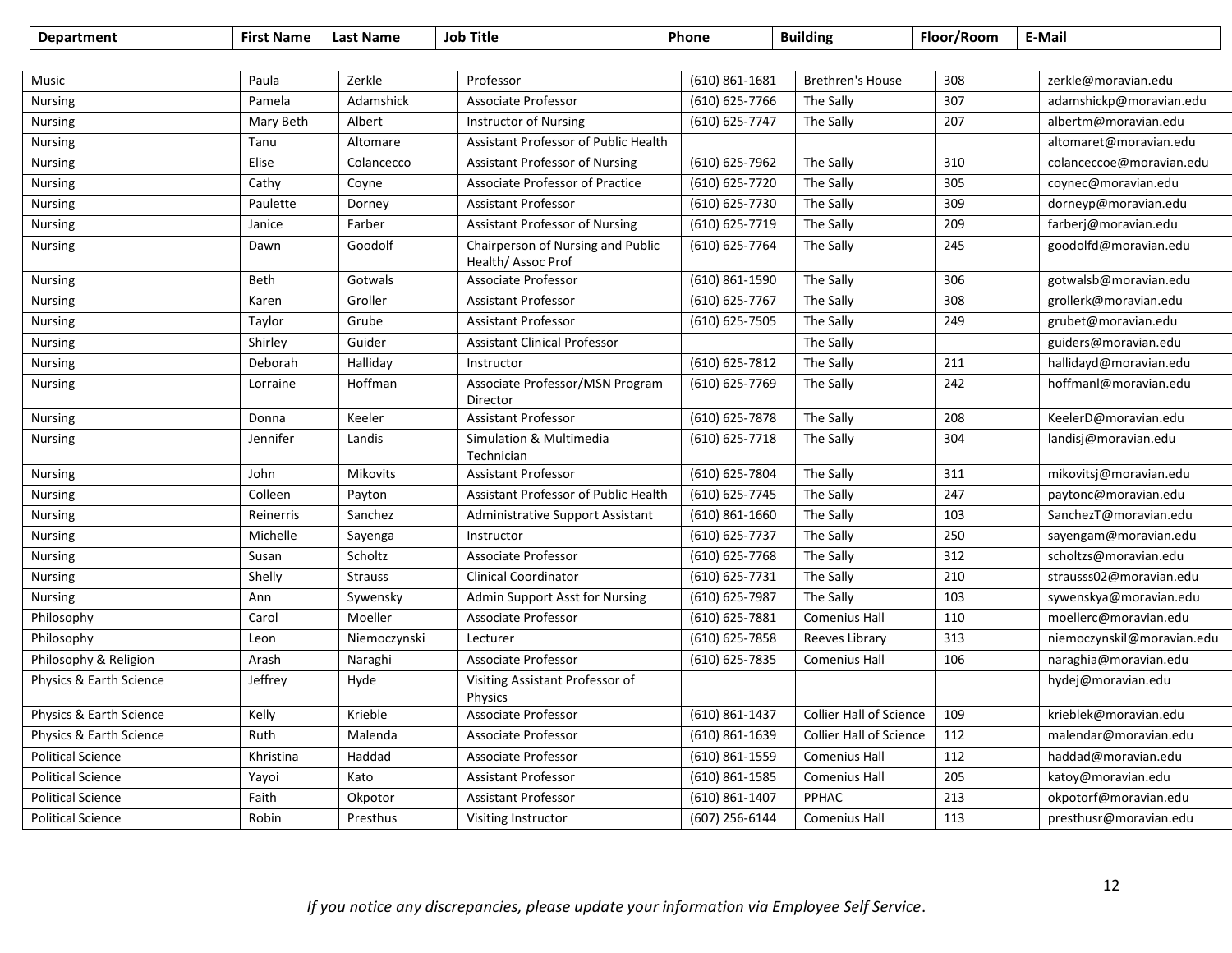| <b>Department</b> | <b>First Name</b> | <b>Last Name</b> | <b>Job Title</b>                                                                       | Phone              | <b>Building</b>      | Floor/Room                  | <b>E-Mail</b>               |
|-------------------|-------------------|------------------|----------------------------------------------------------------------------------------|--------------------|----------------------|-----------------------------|-----------------------------|
|                   |                   |                  |                                                                                        |                    |                      |                             |                             |
| President         | Elaine            | Deitch           | Chief of Staff, Asst. Secretary to the<br><b>BOT</b>                                   | (610) 861-1364     | <b>Colonial Hall</b> | 201                         | deitche@moravian.edu        |
| President         | Sara              | Gatti            | Administrative Support Assistant                                                       |                    | <b>Colonial Hall</b> | 201                         | cunards@moravian.edu        |
| President         | Bryon             | Grigsby          | President                                                                              | (610) 861-1364     | <b>Colonial Hall</b> | 2nd Fl                      | grigsbyb@moravian.edu       |
| President         | Swarna Latha      | Matcha           | Data Coordinator                                                                       |                    |                      |                             | matchas@moravian.edu        |
| President         | Sharon            | Maus             | Data Analyst                                                                           |                    | Remote               |                             | mauss@moravian.edu          |
| Provost           | Kayla             | Holdridge        | <b>Executive Coordinator</b>                                                           | (610) 625-7120     | Monocacy Hall        | 2nd Fl                      | holdridgek@moravian.edu     |
| Provost           | Cynthia           | Kosso            | Provost & Dean of Faculty                                                              | (610) 861-1348     | <b>Colonial Hall</b> | 206                         | kossoc@moravian.edu         |
| Provost           | Amy               | McHenry          | <b>Business Manager</b>                                                                | (610) 625-7755     | Monocacy Hall        | 2nd Fl                      | mchenrya@moravian.edu       |
| Provost           | Hassan            | Rone             | Chemical Hygiene and Laboratory<br>Safety Officer                                      | (610) 625-7921     | <b>Hamilton Hall</b> | 203                         | roneh@moravian.edu          |
| Provost           | Nicole            | Tabor            | <b>Assistant Dean of Academic</b><br>Initiatives and Associate Professor<br>of English | (610) 625-7842     | 1301 Main St         | Second Floor                | taborn@moravian.edu         |
| Provost           | Carol             | Traupman-Carr    | Vice Provost, VP for Accreditation &<br>Assessment                                     | (610) 861-1347     | Monocacy Hall        | 205                         | traupman-carrc@moravian.edu |
| Psychology        | Robert            | <b>Brill</b>     | <b>Associate Professor</b>                                                             | $(610) 861 - 1561$ | PPHAC                | 225                         | brillr@moravian.edu         |
| Psychology        | Dana              | Dunn             | Professor of Psychology and<br>Director of Academic Assessment                         | (610) 861-1562     | PPHAC                | 231                         | dunnd@moravian.edu          |
| Psychology        | Dietlinde         | Heilmayr         | Assistant Professor of Health<br>Psychology                                            | (610) 861-1564     | PPHAC                | 226                         | heilmayrd@moravian.edu      |
| Psychology        | Sarah             | Johnson          | <b>Associate Professor</b>                                                             | (610) 625-7013     | PPHAC                | 224                         | johnsons@moravian.edu       |
| Psychology        | Jennifer          | McKinley         | Staff Assistant for the Psychology<br>Department                                       |                    |                      |                             | mckinleyj@moravian.edu      |
| Psychology        | Michelle          | Schmidt          | Professor                                                                              | $(610)$ 861-1606   | PPHAC                | 230                         | schmidtm@moravian.edu       |
| Psychology        | Aleena            | Wickham          | Assistant Professor of Psychology                                                      |                    | PPHAC                | 227                         | haya02@moravian.edu         |
| Psychology        | Stacey            | Zaremba          | Professor; Dept. Chair                                                                 | (610) 861-1563     | PPHAC                | 229                         | zarembas@moravian.edu       |
| Reeves Library    | Kristin           | <b>Beutler</b>   | <b>Circulation and Public Services</b><br>Library Assistant                            |                    |                      |                             | beutlerk@moravian.edu       |
| Reeves Library    | Vincent           | Condello         | <b>Circulation and Public Services</b><br>Library Assistant                            | (610) 861-1679     | Reeves Library       | 203                         | condellov@moravian.edu      |
| Reeves Library    | Angela            | Cortez           | Cataloging/Acquisitions Librarian                                                      | (610) 625-7876     | Reeves Library       | 318                         | corteza@moravian.edu        |
| Reeves Library    | Kim               | Demyan           | Assistant Director of Reeves Library                                                   | (610) 861-1579     | Reeves Library       | 219                         | demyank@moravian.edu        |
| Reeves Library    | Jeffrey           | <b>Dickens</b>   | Electronic Resources Librarian                                                         | $(610) 861 - 1547$ | Reeves Library       | 111 (Technical<br>Services) | dickensj@moravian.edu       |
| Reeves Library    | Cory              | Dieterly         | <b>College Archivist</b>                                                               | (610) 861-1594     | Reeves Library       | Lower Level,<br>Room 104    | dieterlyc@moravian.edu      |
| Reeves Library    | Michele           | Levy             | Public Services Librarian                                                              |                    |                      |                             | levyr@moravian.edu          |
| Reeves Library    | Elizabeth         | Miller           | Research Instruction/Seminary<br>Liaison                                               | (610) 861-1676     | Reeves Library       | 224                         | millere@moravian.edu        |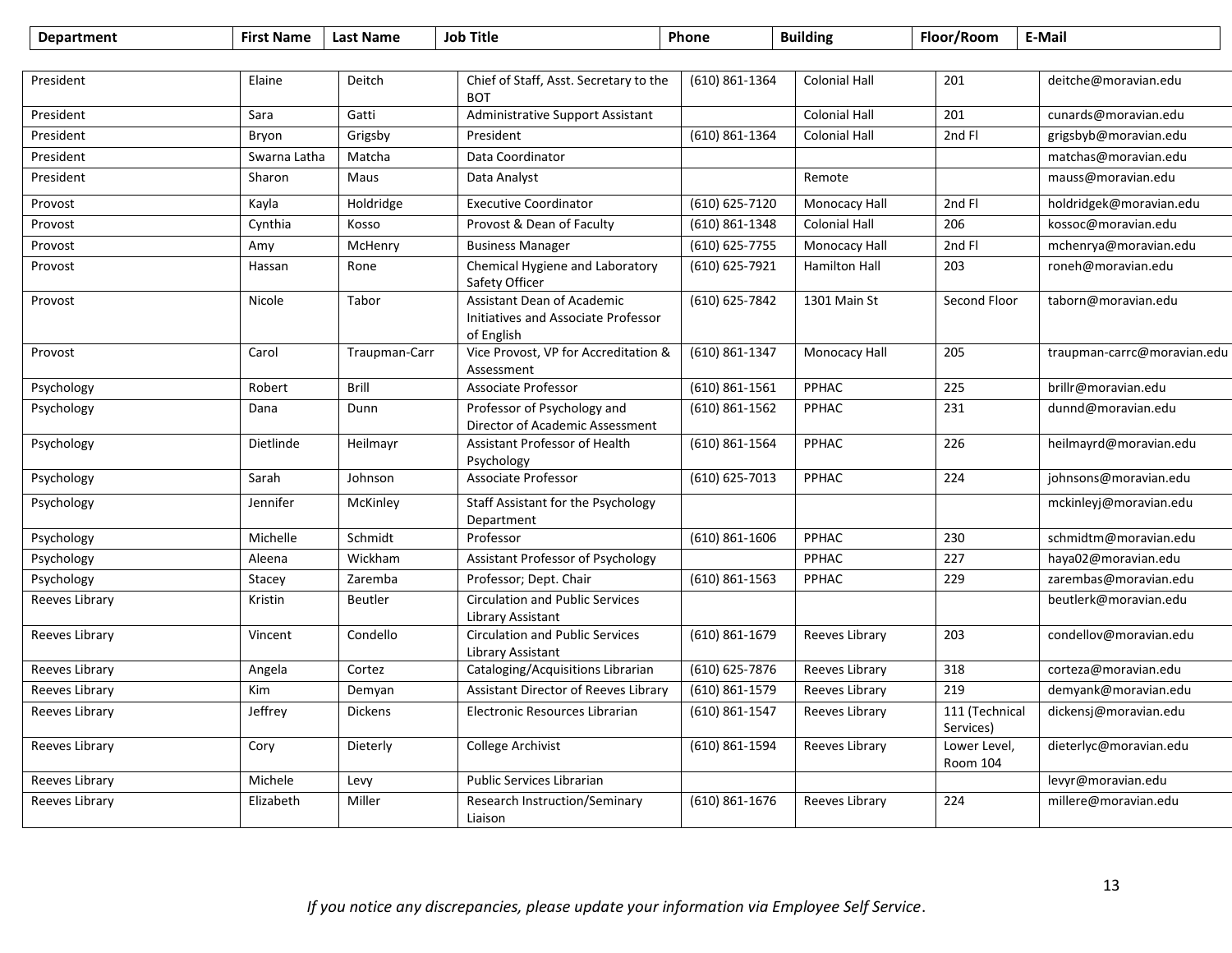| <b>Department</b>              | <b>First Name</b> | <b>Last Name</b>  | <b>Job Title</b>                                                                        | Phone              | <b>Building</b>           | Floor/Room | E-Mail                    |
|--------------------------------|-------------------|-------------------|-----------------------------------------------------------------------------------------|--------------------|---------------------------|------------|---------------------------|
|                                |                   |                   |                                                                                         |                    |                           |            |                           |
| Reeves Library                 | Janet             | Ohles             | Director of Reeves Library                                                              | (610) 861-1540     | Reeves Library            | 204        | ohlesj@moravian.edu       |
| Reeves Library                 | Kristine          | Petre             | Information Literacy & Reference<br>Librarian                                           | (610) 625-7994     | Reeves Library            | 224        | petrek@moravian.edu       |
| Registrar                      | Stephanie         | Ashton            | Records Mgmt, Assistant                                                                 | $(610) 861 - 1383$ | Monocacy Hall             | 3rd Floor  | ashtons@moravian.edu      |
| Registrar                      | Stacey            | Berger            | Transfer Credit & Articulation<br>Analyst                                               |                    |                           |            | bergers02@moravian.edu    |
| Registrar                      | Monique           | Davis             | <b>Institutional Registrar</b>                                                          | $(610) 861 - 1475$ | Monocacy Hall             | 3rd Fl     | davism06@moravian.edu     |
| Registrar                      | Megan             | Noble             | Associate Registrar                                                                     | (610) 861-1343     | Monocacy Hall             | 3rd Fl     | noblem@moravian.edu       |
| <b>Rehabilitation Sciences</b> | Rebecca           | Bawayan           | Assistant Professor of Speech<br>Language Pathology                                     | (610) 625-7233     | 1441 Schoenersville<br>Rd | 232        | bawayanr@moravian.edu     |
| <b>Rehabilitation Sciences</b> | Sara              | Benham            | Assistant Professor of Occupational<br>Therapy                                          | (610) 625-7207     | 1441 Schoenersville<br>Rd | 264        | benhams@moravian.edu      |
| <b>Rehabilitation Sciences</b> | Marvel            | Blocker           | Administrative Specialist                                                               | (610) 625-7230     | 1441 Schoenersville<br>Rd | 204        | blockerm@moravian.edu     |
| <b>Rehabilitation Sciences</b> | Sonja             | <b>Burmeister</b> | Assistant Professor of Occupational<br>Therapy                                          | $(610) 625 - 7237$ | 1441 Schoenersville<br>Rd | 207        | burmeisters@moravian.edu  |
| <b>Rehabilitation Sciences</b> | Mary              | Culshaw           | <b>Assistant Professor of Occupational</b><br>Therapy                                   | $(610) 625 - 7218$ | 1441 Schoenersville<br>Rd | 276        | culshawm@moravian.edu     |
| <b>Rehabilitation Sciences</b> | Jennifer          | Elinich           | <b>Assistant Professor of Physical</b><br>Therapy                                       | (610) 625-7236     | 1441 Schoenersville<br>Rd | 214        | elinichj@moravian.edu     |
| <b>Rehabilitation Sciences</b> | Monica            | Kaniamattam       | Assistant Professor of Speech<br>Language Pathology                                     | (610) 625-7215     | 1441 Schoenersville<br>Rd | 210        | kaniamattamm@moravian.edu |
| <b>Rehabilitation Sciences</b> | Louise            | Keegan            | Program Director Speech-Language<br>Pathology/ Associate Professor                      | (610) 625-7202     | 1441 Schoenersville<br>Rd | 234        | keeganl@moravian.edu      |
| <b>Rehabilitation Sciences</b> | Kathleen          | Madara            | <b>Assistant Professor of Physical</b><br>Therapy                                       | (610) 625-7219     | 1441 Schoenersville<br>Rd | 219        | madarak@moravian.edu      |
| <b>Rehabilitation Sciences</b> | Jennifer          | Maloney           | Director of Clinical<br>Education/Assistant Professor of<br><b>Occupational Therapy</b> | (610) 625-7231     | 1441 Schoenersville<br>Rd | 211        | maloneyj03@moravian.edu   |
| <b>Rehabilitation Sciences</b> | Yvette            | McCoy             | <b>Assistant Clinical Professor</b>                                                     | (510) 625-7216     | 1441 Schoenersville<br>Rd | 275        | mccoyy@moravian.edu       |
| <b>Rehabilitation Sciences</b> | Jennifer          | Ostrowski         | Associate Professor of Athletic<br>Training                                             | (610) 625-7203     | 1441 Schoenersville<br>Rd | 235        | ostrowskij@moravian.edu   |
| <b>Rehabilitation Sciences</b> | Ellen             | Payne             | Assistant Professor of Athletic<br>Training                                             | (610) 625-7211     | 1441 Schoenersville<br>Rd | 213        | paynee@moravian.edu       |
| <b>Rehabilitation Sciences</b> | Ann Marie         | Potter            | Director of Occupational Therapy<br>Program/Assistant Professor                         | (610) 625-7205     | 1441 Schoenersville<br>Rd | 278        | pottera@moravian.edu      |
| <b>Rehabilitation Sciences</b> | Mary              | Riopel            | Program Director and Associate<br>Professor of Physical Therapy<br>Program              | (610) 625-7213     | 1441 Schoenersville<br>Rd | 267        | riopelm@moravian.edu      |
| <b>Rehabilitation Sciences</b> | Alison            | Roll              | Director of Clinical Education and<br>Assistant Professor of PT                         | (610) 625-7234     | 1441 Schoenersville<br>Rd | 265        | rolla@moravian.edu        |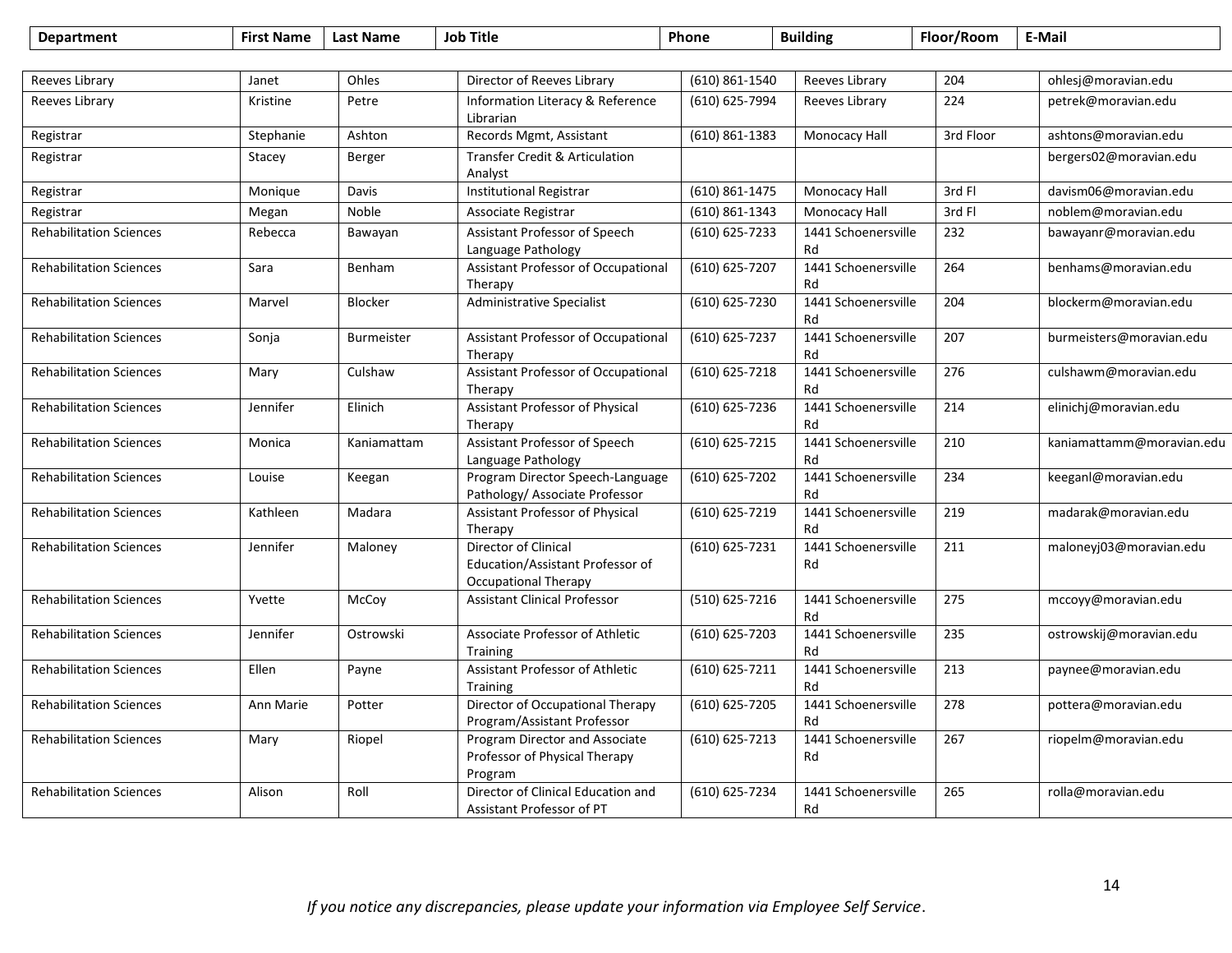| <b>Department</b>              | <b>First Name</b> | <b>Last Name</b> | <b>Job Title</b>                                                                       | Phone              | <b>Building</b>           | Floor/Room      | E-Mail                        |
|--------------------------------|-------------------|------------------|----------------------------------------------------------------------------------------|--------------------|---------------------------|-----------------|-------------------------------|
|                                |                   |                  |                                                                                        |                    |                           |                 |                               |
| <b>Rehabilitation Sciences</b> | Cynthia           | Rommens          | <b>Administrative Specialist</b>                                                       | (610) 625-7204     | 1441 Schoenersville<br>Rd | 204             | rommensc@moravian.edu         |
| <b>Rehabilitation Sciences</b> | Krista            | Rompolski Taney  | Associate Professor of Physical<br>Therapy                                             | (610) 625-7232     | 1441 Schoenersville<br>Rd | 277             | rompolskik@moravian.edu       |
| <b>Rehabilitation Sciences</b> | Eric              | Sanders          | Assistant Professor of Speech<br>Language Pathology                                    | (610) 625-7214     | 1441 Schoenersville<br>Rd | 212             | sanderse@moravian.edu         |
| <b>Rehabilitation Sciences</b> | James             | <b>Scifers</b>   | <b>Chair of Rehabilitation Sciences</b>                                                | (610) 625-7210     | 1441 Schoenersville<br>Rd | 205             | scifersj@moravian.edu         |
| <b>Rehabilitation Sciences</b> | Michael           | Steimling        | Assistant Professor of Physical<br>Therapy                                             | (610) 625-7235     | 1441 Schoenersville<br>Rd | 220             | steimlingm@moravian.edu       |
| <b>Rehabilitation Sciences</b> | Colin             | Tomes            | <b>Visiting Assistant Professor</b>                                                    | (610) 625-7206     | 1441 Schoenersville<br>Rd | 267             | tomesc@moravian.edu           |
| <b>Rehabilitation Sciences</b> | David             | Wilkenfeld       | <b>Assistant Professor of Athletic</b><br>Training & Director of Clinical<br>Education | (610) 625-7208     | 1441 Schoenersville<br>Rd | 236             | wilkenfeldd@moravian.edu      |
| <b>Rehabilitation Sciences</b> | Kimberly          | Wynarczuk        | Assistant Professor of Physical<br>Therapy                                             | (610) 625-7217     | 1441 Schoenersville<br>Rd | 266             | wynarczukk@moravian.edu       |
| Religious and Spiritual Life   | Jennika           | Borger           | Chaplain                                                                               | $(610) 861 - 1583$ | 1305 Main St              |                 | borgerj@moravian.edu          |
| Religious and Spiritual Life   | Laura             | Oesterle         | Assistant Chaplain                                                                     | $(610) 861 - 1583$ | <b>HUB Lower Level</b>    | $\overline{2}$  | oesterlel@moravian.edu        |
| Religious and Spiritual Life   | Michael           | Singer           | Associate Chaplain - Judaism                                                           | $(610)$ 861-1510   | 1305 Main St              |                 | singerm@moravian.edu          |
| Seminary                       | Deborah           | Appler           | Professor Hebrew Bible/OT & Dir<br><b>MATS Prog</b>                                    | $(610)$ 861-1523   | <b>Bahnson Center</b>     | 9               | applerd@moravian.edu          |
| Seminary                       | Craig             | Atwood           | Charles D. Couch Professor of<br>Moravian Theology                                     | (610) 861-1596     | <b>Bahnson Center</b>     | 107             | atwoodcd@moravian.edu         |
| Seminary                       | Melvin            | Baber            | Joint Seminary Field Education<br>Director                                             |                    |                           |                 | baberm@moravian.edu           |
| Seminary                       | Brigidda          | Bell             | Instructor of New Testament                                                            | $(610) 861 - 1513$ | <b>Bahnson Center</b>     |                 | bellb02@moravian.edu          |
| Seminary                       | Diane             | <b>Bogues</b>    | Senior Director of Joint Seminary<br><b>Enrollment and Financial Aid</b>               |                    |                           |                 | boguesd@moravian.edu          |
| Seminary                       | Randy             | D'Angelo         | Director of Seminary Administration                                                    | $(610) 861 - 1634$ | <b>Bahnson Center</b>     | Office 111      | dangelor@moravian.edu         |
| Seminary                       | David             | DeRemer          | Director of Supervised Ministry                                                        | $(610) 861 - 1512$ | <b>Bahnson Center</b>     | $\overline{22}$ | deremerd@moravian.edu         |
| Seminary                       | Margaret          | Gabel            | <b>Staff Assistant - Seminary</b>                                                      | $(610)$ 861-1516   | <b>Bahnson Center</b>     | 100             | gabelm@moravian.edu           |
| Seminary                       | Marcella          | Kraybill-Greggo  | Director of Spirituality Programs                                                      | $(610) 861 - 1571$ | Lenox House               | $\mathbf{1}$    | kraybill-greggom@moravian.edu |
| Seminary                       | Tuntufye          | Mwenisongole     | <b>Temporary Visiting Scholar</b>                                                      |                    |                           |                 | mwenisongolet@moravian.edu    |
| Seminary                       | Jill              | Peters           | Missional Leadership Developer                                                         | $(610)$ 861-1616   | Lenox House               | 5               | petersj2@moravian.edu         |
| Seminary                       | Nelson            | Rivera-Garcia    | <b>Associate Professor</b>                                                             | (610) 625-7868     | <b>Bahnson Center</b>     | 104             | riveran02@moravian.edu        |
| Seminary                       | Michelle          | Santiago         | Assistant Professor of Clinical<br>Counseling                                          | (610) 861-1522     | <b>Hamilton Hall</b>      | Second floor    | santiagom@moravian.edu        |
| Seminary                       | Ronald            | Szabo            | <b>Technology Specialist</b>                                                           | (610) 625-7866     | <b>Bahnson Center</b>     | 102             | szabor@moravian.edu           |
| Seminary                       | Mary              | Toler            | <b>Associate Professor of Clinical</b><br>Counseling                                   | $(610) 861 - 1521$ | <b>Bahnson Center</b>     | 105             | tolerm@moravian.edu           |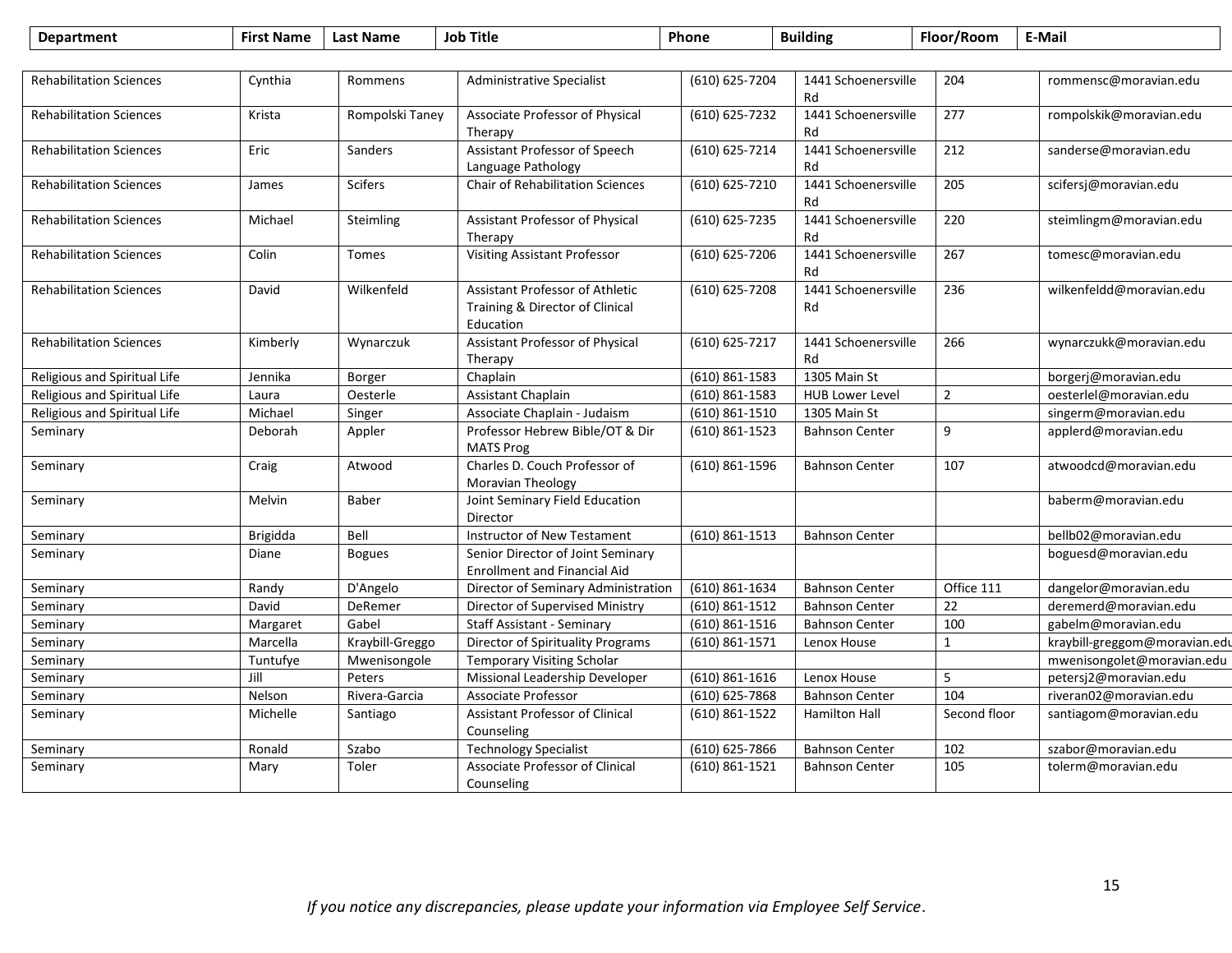| Vacek<br>VP & Dean of Moravian Theological<br>Seminary<br>Heather<br>(610) 861-1516<br><b>Bahnson Center</b><br>Seminary/ Associate Professor of<br>Church History<br>Associate Professor of Pastoral<br>(610) 861-1524<br>Charles<br>Weber<br><b>Bahnson Center</b><br>110<br>Seminary<br>Theology<br>Assistant Professor of Sociology and<br>(610) 625-7729<br>312<br>Sociology & Anthropology<br>Allison<br>Bloom<br>PPHAC<br>Anthropology<br>Administrative Coordinator<br>$(610) 861 - 1318$<br>PPHAC<br>313<br>boylel@moravian.edu<br>Sociology & Anthropology<br>Lori<br>Boyle<br>Akbar<br>Keshodkar<br>Associate Professor History/<br>(610) 861-1685<br>PPHAC<br>311<br>Sociology & Anthropology<br>Sociology<br><b>Assistant Professor</b><br><b>PPHAC</b><br>Sociology & Anthropology<br>Malinski<br>(610) 625-7886<br>310<br>Rebecca<br>O'Connell<br>Associate Professor<br>(610) 625-7756<br>PPHAC<br>315<br>Sociology & Anthropology<br>Virginia<br>Adams<br>Associate Professor in the School of<br>(610) 625-7814<br>102<br>Sociology & Anthropology<br>Joel Nathan<br>Rosen<br>Reeves Library<br>Arts, Humanities, and Social Science<br>Sociology & Anthropology<br>Wetcher-<br>Professor<br>(610) 861-1415<br>PPHAC<br>314<br>Debra<br>Hendricks<br>Christine<br><b>Assistant Director/Marketing</b><br>(610) 625-7433<br><b>HUB</b><br>Sodexo<br>Bainbridge<br>HUB<br>Sodexo<br>Brownbridge<br><b>Office Coordinator Sodexo</b><br>(610) 861-1496<br>Deborah<br>Sodexo<br><b>HUB</b><br>Patricia<br>Hartigan<br><b>Catering Manager</b><br>Marketplace Supervisor<br><b>HUB</b><br>Sodexo<br>Karol<br>Keeney<br>Kristin<br>$(610) 861 - 1484$<br><b>HUB Lower Level</b><br>Sodexo<br>Piazza<br><b>Food Services Employee</b><br>1st Floor/<br><b>Student Accounts</b><br><b>Assistant Director of Student</b><br>$(610)$ 861-1588<br><b>Colonial Hall</b><br>Casey<br>Gadsby<br>Room 104<br><b>Accounts</b><br>Cashier/Accounts Specialist<br>(610) 625-7960<br><b>Colonial Hall</b><br>Room 108<br><b>Student Accounts</b><br>Samantha<br>Pope<br><b>Student Accounts</b><br><b>Colonial Hall</b><br>105<br>Katicia<br>Rothrock<br><b>Accounts Specialist</b><br>(610) 861-1334<br>106<br>$(610) 861 - 1333$<br><b>Student Accounts</b><br>Snook<br>Director of Student Accounts<br><b>Colonial Hall</b><br>Dawn<br>$\overline{(610)}$ 861-1503<br>Ground Floor<br>Student Life<br>In-Chi<br>Chow-Rivera<br>Executive Admin Asst - Student<br><b>HUB Lower Level</b><br>Affairs<br>Assistant Director of Residence Life<br><b>Student Life</b><br>Alexis<br>(610) 625-7789<br><b>HUB Lower Level</b><br>Student Life<br>Kersten<br>Office, Room 6<br>Student Life<br>$(610) 861 - 1492$<br><b>HUB Lower Level</b><br>8<br>Timothy<br>Lauth<br><b>Assistant Director of Housing</b><br>Exec. VP for University Life, COO,<br>Student Life<br>(610) 861-1502<br><b>HUB</b><br>I do not have<br>loydn@moravian.edu<br>Nicole<br>Loyd<br>an office on<br>Chief Student Life Officer<br>campus, but<br>am typically in<br>the HUB,<br>Colonial Hall,<br>or Johnston<br>Hall.<br>Associate Director of Student<br>Student Life<br>Mack<br>$(610) 861 - 1504$<br><b>HUB Lower Level</b><br>Laura<br>Development | <b>Department</b> | <b>First Name</b> | <b>Last Name</b> | <b>Job Title</b> | Phone          | <b>Building</b> | Floor/Room | E-Mail                       |
|-------------------------------------------------------------------------------------------------------------------------------------------------------------------------------------------------------------------------------------------------------------------------------------------------------------------------------------------------------------------------------------------------------------------------------------------------------------------------------------------------------------------------------------------------------------------------------------------------------------------------------------------------------------------------------------------------------------------------------------------------------------------------------------------------------------------------------------------------------------------------------------------------------------------------------------------------------------------------------------------------------------------------------------------------------------------------------------------------------------------------------------------------------------------------------------------------------------------------------------------------------------------------------------------------------------------------------------------------------------------------------------------------------------------------------------------------------------------------------------------------------------------------------------------------------------------------------------------------------------------------------------------------------------------------------------------------------------------------------------------------------------------------------------------------------------------------------------------------------------------------------------------------------------------------------------------------------------------------------------------------------------------------------------------------------------------------------------------------------------------------------------------------------------------------------------------------------------------------------------------------------------------------------------------------------------------------------------------------------------------------------------------------------------------------------------------------------------------------------------------------------------------------------------------------------------------------------------------------------------------------------------------------------------------------------------------------------------------------------------------------------------------------------------------------------------------------------------------------------------------------------------------------------------------------------------------------------------------------------------------------------------------------------------------------------------------------------------------------------------------------------------------------------------------------------------------------------------------------------|-------------------|-------------------|------------------|------------------|----------------|-----------------|------------|------------------------------|
|                                                                                                                                                                                                                                                                                                                                                                                                                                                                                                                                                                                                                                                                                                                                                                                                                                                                                                                                                                                                                                                                                                                                                                                                                                                                                                                                                                                                                                                                                                                                                                                                                                                                                                                                                                                                                                                                                                                                                                                                                                                                                                                                                                                                                                                                                                                                                                                                                                                                                                                                                                                                                                                                                                                                                                                                                                                                                                                                                                                                                                                                                                                                                                                                                               |                   |                   |                  |                  |                |                 |            |                              |
|                                                                                                                                                                                                                                                                                                                                                                                                                                                                                                                                                                                                                                                                                                                                                                                                                                                                                                                                                                                                                                                                                                                                                                                                                                                                                                                                                                                                                                                                                                                                                                                                                                                                                                                                                                                                                                                                                                                                                                                                                                                                                                                                                                                                                                                                                                                                                                                                                                                                                                                                                                                                                                                                                                                                                                                                                                                                                                                                                                                                                                                                                                                                                                                                                               |                   |                   |                  |                  |                |                 |            | vacekh@moravian.edu          |
|                                                                                                                                                                                                                                                                                                                                                                                                                                                                                                                                                                                                                                                                                                                                                                                                                                                                                                                                                                                                                                                                                                                                                                                                                                                                                                                                                                                                                                                                                                                                                                                                                                                                                                                                                                                                                                                                                                                                                                                                                                                                                                                                                                                                                                                                                                                                                                                                                                                                                                                                                                                                                                                                                                                                                                                                                                                                                                                                                                                                                                                                                                                                                                                                                               |                   |                   |                  |                  |                |                 |            | weberr2@moravian.edu         |
|                                                                                                                                                                                                                                                                                                                                                                                                                                                                                                                                                                                                                                                                                                                                                                                                                                                                                                                                                                                                                                                                                                                                                                                                                                                                                                                                                                                                                                                                                                                                                                                                                                                                                                                                                                                                                                                                                                                                                                                                                                                                                                                                                                                                                                                                                                                                                                                                                                                                                                                                                                                                                                                                                                                                                                                                                                                                                                                                                                                                                                                                                                                                                                                                                               |                   |                   |                  |                  |                |                 |            | blooma@moravian.edu          |
|                                                                                                                                                                                                                                                                                                                                                                                                                                                                                                                                                                                                                                                                                                                                                                                                                                                                                                                                                                                                                                                                                                                                                                                                                                                                                                                                                                                                                                                                                                                                                                                                                                                                                                                                                                                                                                                                                                                                                                                                                                                                                                                                                                                                                                                                                                                                                                                                                                                                                                                                                                                                                                                                                                                                                                                                                                                                                                                                                                                                                                                                                                                                                                                                                               |                   |                   |                  |                  |                |                 |            |                              |
|                                                                                                                                                                                                                                                                                                                                                                                                                                                                                                                                                                                                                                                                                                                                                                                                                                                                                                                                                                                                                                                                                                                                                                                                                                                                                                                                                                                                                                                                                                                                                                                                                                                                                                                                                                                                                                                                                                                                                                                                                                                                                                                                                                                                                                                                                                                                                                                                                                                                                                                                                                                                                                                                                                                                                                                                                                                                                                                                                                                                                                                                                                                                                                                                                               |                   |                   |                  |                  |                |                 |            | keshodkara@moravian.edu      |
|                                                                                                                                                                                                                                                                                                                                                                                                                                                                                                                                                                                                                                                                                                                                                                                                                                                                                                                                                                                                                                                                                                                                                                                                                                                                                                                                                                                                                                                                                                                                                                                                                                                                                                                                                                                                                                                                                                                                                                                                                                                                                                                                                                                                                                                                                                                                                                                                                                                                                                                                                                                                                                                                                                                                                                                                                                                                                                                                                                                                                                                                                                                                                                                                                               |                   |                   |                  |                  |                |                 |            | malinskir@moravian.edu       |
|                                                                                                                                                                                                                                                                                                                                                                                                                                                                                                                                                                                                                                                                                                                                                                                                                                                                                                                                                                                                                                                                                                                                                                                                                                                                                                                                                                                                                                                                                                                                                                                                                                                                                                                                                                                                                                                                                                                                                                                                                                                                                                                                                                                                                                                                                                                                                                                                                                                                                                                                                                                                                                                                                                                                                                                                                                                                                                                                                                                                                                                                                                                                                                                                                               |                   |                   |                  |                  |                |                 |            | oconnellv@moravian.edu       |
|                                                                                                                                                                                                                                                                                                                                                                                                                                                                                                                                                                                                                                                                                                                                                                                                                                                                                                                                                                                                                                                                                                                                                                                                                                                                                                                                                                                                                                                                                                                                                                                                                                                                                                                                                                                                                                                                                                                                                                                                                                                                                                                                                                                                                                                                                                                                                                                                                                                                                                                                                                                                                                                                                                                                                                                                                                                                                                                                                                                                                                                                                                                                                                                                                               |                   |                   |                  |                  |                |                 |            | rosenj@moravian.edu          |
|                                                                                                                                                                                                                                                                                                                                                                                                                                                                                                                                                                                                                                                                                                                                                                                                                                                                                                                                                                                                                                                                                                                                                                                                                                                                                                                                                                                                                                                                                                                                                                                                                                                                                                                                                                                                                                                                                                                                                                                                                                                                                                                                                                                                                                                                                                                                                                                                                                                                                                                                                                                                                                                                                                                                                                                                                                                                                                                                                                                                                                                                                                                                                                                                                               |                   |                   |                  |                  |                |                 |            | wetcher-hendricksd@moravian. |
|                                                                                                                                                                                                                                                                                                                                                                                                                                                                                                                                                                                                                                                                                                                                                                                                                                                                                                                                                                                                                                                                                                                                                                                                                                                                                                                                                                                                                                                                                                                                                                                                                                                                                                                                                                                                                                                                                                                                                                                                                                                                                                                                                                                                                                                                                                                                                                                                                                                                                                                                                                                                                                                                                                                                                                                                                                                                                                                                                                                                                                                                                                                                                                                                                               |                   |                   |                  |                  |                |                 |            | bainbridgec@moravian.edu     |
|                                                                                                                                                                                                                                                                                                                                                                                                                                                                                                                                                                                                                                                                                                                                                                                                                                                                                                                                                                                                                                                                                                                                                                                                                                                                                                                                                                                                                                                                                                                                                                                                                                                                                                                                                                                                                                                                                                                                                                                                                                                                                                                                                                                                                                                                                                                                                                                                                                                                                                                                                                                                                                                                                                                                                                                                                                                                                                                                                                                                                                                                                                                                                                                                                               |                   |                   |                  |                  |                |                 |            | brownbridged@moravian.edu    |
|                                                                                                                                                                                                                                                                                                                                                                                                                                                                                                                                                                                                                                                                                                                                                                                                                                                                                                                                                                                                                                                                                                                                                                                                                                                                                                                                                                                                                                                                                                                                                                                                                                                                                                                                                                                                                                                                                                                                                                                                                                                                                                                                                                                                                                                                                                                                                                                                                                                                                                                                                                                                                                                                                                                                                                                                                                                                                                                                                                                                                                                                                                                                                                                                                               |                   |                   |                  |                  |                |                 |            | hartiganp@moravian.edu       |
|                                                                                                                                                                                                                                                                                                                                                                                                                                                                                                                                                                                                                                                                                                                                                                                                                                                                                                                                                                                                                                                                                                                                                                                                                                                                                                                                                                                                                                                                                                                                                                                                                                                                                                                                                                                                                                                                                                                                                                                                                                                                                                                                                                                                                                                                                                                                                                                                                                                                                                                                                                                                                                                                                                                                                                                                                                                                                                                                                                                                                                                                                                                                                                                                                               |                   |                   |                  |                  |                |                 |            | keeneyk@moravian.edu         |
|                                                                                                                                                                                                                                                                                                                                                                                                                                                                                                                                                                                                                                                                                                                                                                                                                                                                                                                                                                                                                                                                                                                                                                                                                                                                                                                                                                                                                                                                                                                                                                                                                                                                                                                                                                                                                                                                                                                                                                                                                                                                                                                                                                                                                                                                                                                                                                                                                                                                                                                                                                                                                                                                                                                                                                                                                                                                                                                                                                                                                                                                                                                                                                                                                               |                   |                   |                  |                  |                |                 |            | piazzak@moravian.edu         |
|                                                                                                                                                                                                                                                                                                                                                                                                                                                                                                                                                                                                                                                                                                                                                                                                                                                                                                                                                                                                                                                                                                                                                                                                                                                                                                                                                                                                                                                                                                                                                                                                                                                                                                                                                                                                                                                                                                                                                                                                                                                                                                                                                                                                                                                                                                                                                                                                                                                                                                                                                                                                                                                                                                                                                                                                                                                                                                                                                                                                                                                                                                                                                                                                                               |                   |                   |                  |                  |                |                 |            | gadsbyc@moravian.edu         |
|                                                                                                                                                                                                                                                                                                                                                                                                                                                                                                                                                                                                                                                                                                                                                                                                                                                                                                                                                                                                                                                                                                                                                                                                                                                                                                                                                                                                                                                                                                                                                                                                                                                                                                                                                                                                                                                                                                                                                                                                                                                                                                                                                                                                                                                                                                                                                                                                                                                                                                                                                                                                                                                                                                                                                                                                                                                                                                                                                                                                                                                                                                                                                                                                                               |                   |                   |                  |                  |                |                 |            | popes@moravian.edu           |
|                                                                                                                                                                                                                                                                                                                                                                                                                                                                                                                                                                                                                                                                                                                                                                                                                                                                                                                                                                                                                                                                                                                                                                                                                                                                                                                                                                                                                                                                                                                                                                                                                                                                                                                                                                                                                                                                                                                                                                                                                                                                                                                                                                                                                                                                                                                                                                                                                                                                                                                                                                                                                                                                                                                                                                                                                                                                                                                                                                                                                                                                                                                                                                                                                               |                   |                   |                  |                  |                |                 |            | rothrockk@moravian.edu       |
|                                                                                                                                                                                                                                                                                                                                                                                                                                                                                                                                                                                                                                                                                                                                                                                                                                                                                                                                                                                                                                                                                                                                                                                                                                                                                                                                                                                                                                                                                                                                                                                                                                                                                                                                                                                                                                                                                                                                                                                                                                                                                                                                                                                                                                                                                                                                                                                                                                                                                                                                                                                                                                                                                                                                                                                                                                                                                                                                                                                                                                                                                                                                                                                                                               |                   |                   |                  |                  |                |                 |            | snookd@moravian.edu          |
|                                                                                                                                                                                                                                                                                                                                                                                                                                                                                                                                                                                                                                                                                                                                                                                                                                                                                                                                                                                                                                                                                                                                                                                                                                                                                                                                                                                                                                                                                                                                                                                                                                                                                                                                                                                                                                                                                                                                                                                                                                                                                                                                                                                                                                                                                                                                                                                                                                                                                                                                                                                                                                                                                                                                                                                                                                                                                                                                                                                                                                                                                                                                                                                                                               |                   |                   |                  |                  |                |                 |            | chow-riverai@moravian.edu    |
|                                                                                                                                                                                                                                                                                                                                                                                                                                                                                                                                                                                                                                                                                                                                                                                                                                                                                                                                                                                                                                                                                                                                                                                                                                                                                                                                                                                                                                                                                                                                                                                                                                                                                                                                                                                                                                                                                                                                                                                                                                                                                                                                                                                                                                                                                                                                                                                                                                                                                                                                                                                                                                                                                                                                                                                                                                                                                                                                                                                                                                                                                                                                                                                                                               |                   |                   |                  |                  |                |                 |            | kerstena@moravian.edu        |
|                                                                                                                                                                                                                                                                                                                                                                                                                                                                                                                                                                                                                                                                                                                                                                                                                                                                                                                                                                                                                                                                                                                                                                                                                                                                                                                                                                                                                                                                                                                                                                                                                                                                                                                                                                                                                                                                                                                                                                                                                                                                                                                                                                                                                                                                                                                                                                                                                                                                                                                                                                                                                                                                                                                                                                                                                                                                                                                                                                                                                                                                                                                                                                                                                               |                   |                   |                  |                  |                |                 |            | lautht@moravian.edu          |
|                                                                                                                                                                                                                                                                                                                                                                                                                                                                                                                                                                                                                                                                                                                                                                                                                                                                                                                                                                                                                                                                                                                                                                                                                                                                                                                                                                                                                                                                                                                                                                                                                                                                                                                                                                                                                                                                                                                                                                                                                                                                                                                                                                                                                                                                                                                                                                                                                                                                                                                                                                                                                                                                                                                                                                                                                                                                                                                                                                                                                                                                                                                                                                                                                               |                   |                   |                  |                  |                |                 |            |                              |
|                                                                                                                                                                                                                                                                                                                                                                                                                                                                                                                                                                                                                                                                                                                                                                                                                                                                                                                                                                                                                                                                                                                                                                                                                                                                                                                                                                                                                                                                                                                                                                                                                                                                                                                                                                                                                                                                                                                                                                                                                                                                                                                                                                                                                                                                                                                                                                                                                                                                                                                                                                                                                                                                                                                                                                                                                                                                                                                                                                                                                                                                                                                                                                                                                               |                   |                   |                  |                  |                |                 |            | mackl@moravian.edu           |
| <b>Student Life</b><br><b>Associate Dean of Students</b><br><b>HUB Lower Level</b><br>Room 10<br>Gregory<br>Meyer                                                                                                                                                                                                                                                                                                                                                                                                                                                                                                                                                                                                                                                                                                                                                                                                                                                                                                                                                                                                                                                                                                                                                                                                                                                                                                                                                                                                                                                                                                                                                                                                                                                                                                                                                                                                                                                                                                                                                                                                                                                                                                                                                                                                                                                                                                                                                                                                                                                                                                                                                                                                                                                                                                                                                                                                                                                                                                                                                                                                                                                                                                             |                   |                   |                  |                  | (610) 625-7787 |                 |            | meyerg@moravian.edu          |